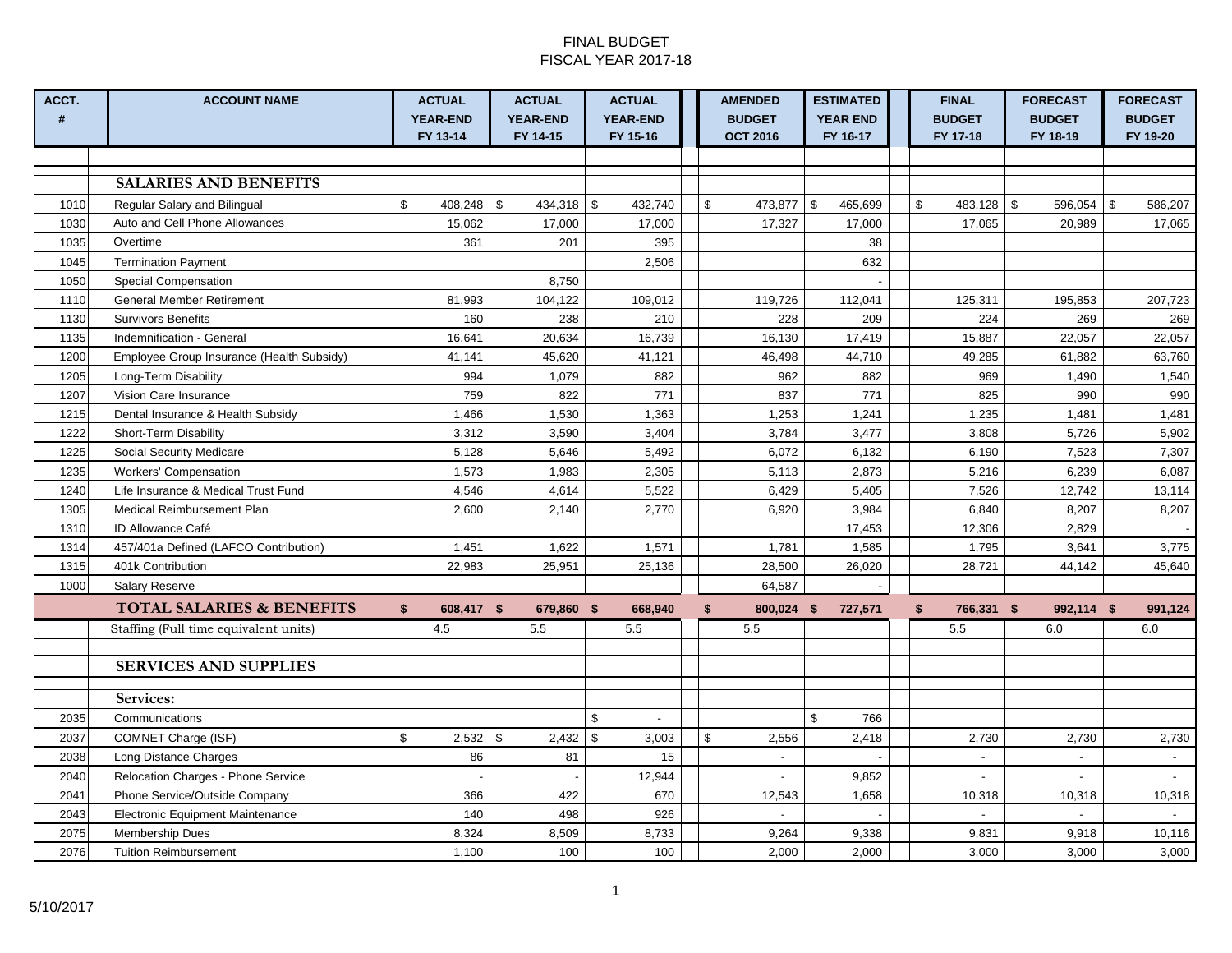#### FINAL BUDGET FISCAL YEAR 2017-18

| ACCT. | <b>ACCOUNT NAME</b>                           | <b>ACTUAL</b>               | <b>ACTUAL</b>               | <b>ACTUAL</b>               | <b>AMENDED</b>                   | <b>ESTIMATED</b>            | <b>FINAL</b>              | <b>FORECAST</b>           | <b>FORECAST</b>           |
|-------|-----------------------------------------------|-----------------------------|-----------------------------|-----------------------------|----------------------------------|-----------------------------|---------------------------|---------------------------|---------------------------|
| #     |                                               | <b>YEAR-END</b><br>FY 13-14 | <b>YEAR-END</b><br>FY 14-15 | <b>YEAR-END</b><br>FY 15-16 | <b>BUDGET</b><br><b>OCT 2016</b> | <b>YEAR END</b><br>FY 16-17 | <b>BUDGET</b><br>FY 17-18 | <b>BUDGET</b><br>FY 18-19 | <b>BUDGET</b><br>FY 19-20 |
|       |                                               |                             |                             |                             |                                  |                             |                           |                           |                           |
| 2080  | Publications                                  | 2,054                       | 2,690                       | 2,383                       | 3,125                            | 3,269                       | 3,288                     | 3,354                     | 3,421                     |
| 2085  | <b>Legal Notices</b>                          | 9,223                       | 12,936                      | 18,860                      | 19,500                           | 17,582                      | 20,284                    | 18,500                    | 18,500                    |
| 2090  | Miscellaneous Expense (Costs related to move) |                             |                             |                             | 179,260                          | 150,000                     | 78,875                    | 25,000                    | 25,000                    |
| 2110  | <b>Fleet Management Requisition Charges</b>   | 304                         |                             |                             |                                  |                             |                           |                           |                           |
| 2115  | <b>Computer Software</b>                      | 6,427                       | 4,234                       | 5,777                       | 6,652                            | 3,352                       | 3,502                     | 3,502                     | 3,502                     |
| 2125  | Inventoriable Equipment                       |                             | 4,660                       |                             | 15,000                           | 2,685                       | 17,000                    |                           |                           |
| 2180  | <b>Electricity for Office</b>                 |                             |                             |                             |                                  |                             | 4,800                     | 4,896                     | 4,994                     |
| 2195  | Reimbursement Services and Supplies           | 4,304                       |                             |                             |                                  |                             |                           |                           |                           |
| 2245  | Other Insurance                               | 7,074                       | 7,128                       | 7,085                       | 7,085                            | 9,150                       | 9,050                     | 9,050                     | 9,050                     |
|       |                                               |                             |                             |                             |                                  |                             |                           |                           |                           |
|       | Supplies:                                     |                             |                             |                             |                                  |                             |                           |                           |                           |
| 2305  | <b>General Office Expense</b>                 | 11,621                      | 12,844                      | 6,364                       | 7,183                            | 7,860                       | 7,410                     | 7,558                     | 7,709                     |
| 2308  | Credit Card Clearing Account                  | (85)                        | (1,628)                     | 467                         | $\overline{a}$                   | 4,117                       | $\sim$                    | $\sim$                    | $\sim$                    |
| 2309  | Visa Temp Card                                |                             |                             | 267                         |                                  |                             |                           |                           |                           |
| 2310  | Postage - Direct Charge                       | 12,352                      | 19,869                      | 56,031                      | 48,388                           | 56,823                      | 60,694                    | 11,056                    | 11,056                    |
| 2315  | Records Storage                               | 581                         | 620                         | 596                         | 588                              | 807                         | 696                       | 710                       | 724                       |
| 2323  | <b>Reproduction Services</b>                  | 870                         | 2,601                       | 13,046                      | 16,000                           | 10,542                      | 21,274                    | $\overline{\phantom{a}}$  | $\sim$                    |
| 2335  | <b>Temporary Services</b>                     | 13,311                      |                             |                             |                                  | 1,951                       | 7,650                     | $\overline{\phantom{a}}$  | $\blacksquare$            |
|       |                                               |                             |                             |                             |                                  |                             |                           |                           |                           |
|       | <b>Consultant &amp; Special Services:</b>     |                             |                             |                             |                                  |                             |                           |                           |                           |
| 2400  | Prof & Special Service (Legal Counsel)        | 24,048                      | 28,042                      | 40,346                      | 34,300                           | 28,803                      | 34,300                    | 34,986                    | 35,686                    |
| 2405  | Auditing                                      | 7,527                       | 8,000                       | 14,258                      | 15,090                           | 11,492                      | 11,783                    | 11,983                    | 12,183                    |
| 2410  | Data Processing                               | 7,142                       | 6,848                       | 8,244                       | 8,215                            | 6,522                       | 7,827                     | 7,827                     | 7,827                     |
| 2415  | <b>COWCAP</b>                                 | 6,053                       | 6,308                       |                             | 13,236                           | 13,236                      | 20,000                    | 20,000                    | 20,000                    |
| 2420  | <b>ISD Other IT Services</b>                  | 344                         | 753                         | 4,614                       | 175                              | 192                         | 210                       | 210                       | 210                       |
| 2421  | <b>ISD Direct</b>                             | 1,772                       | 10,157                      | 10,073                      | 9,816                            | 7,684                       | 8,927                     | 8,927                     | 8,927                     |
| 2424  | Mgmt & Tech (Environmental Consultant)        | 15,339                      | 11,288                      | 11,329                      | 10,250                           | 8,892                       | 6,650                     | 6,650                     | 6,650                     |
| 2444  | <b>Security Services</b>                      | 578                         | 408                         | 444                         | 408                              | 390                         | 408                       | 408                       | 408                       |
| 2445  | Other Prof (Commission, Surveyor, ROV)        | 32,275                      | 42,133                      | 123,413                     | 135,761                          | 120,965                     | 140,385                   | 93,513                    | 93,513                    |
| 2449  | Outside Legal (Litigation & Special Counsel)  | 2,909                       | 3,956                       | 4,319                       |                                  |                             |                           |                           |                           |
| 2450  | <b>Application Development Support</b>        | 19,709                      | 216                         | 345                         | 600                              |                             | 200                       | 200                       | 200                       |
| 2460  | <b>GIMS Charges</b>                           | 11,877                      | 10,608                      | 13,656                      | 17,370                           | 16,770                      | 16,170                    | 16,170                    | 16,170                    |
|       |                                               |                             |                             |                             |                                  |                             |                           |                           |                           |
|       | Lease/Purchases:                              |                             |                             |                             |                                  |                             |                           |                           |                           |
| 2895  | Rent/Lease Equipment (copier)                 | 2,610                       | 4,912                       | 4,743                       | 5,904                            | 4,450                       | 7,200                     | 7,200                     | 7,200                     |
| 2905  | Office/Hearing Chamber Rental                 | 53,576                      | 51,219                      | 57,125                      | 54,308                           | 49,874                      | 82,788                    | 84,444                    | 86,133                    |
|       |                                               |                             |                             |                             |                                  |                             |                           |                           |                           |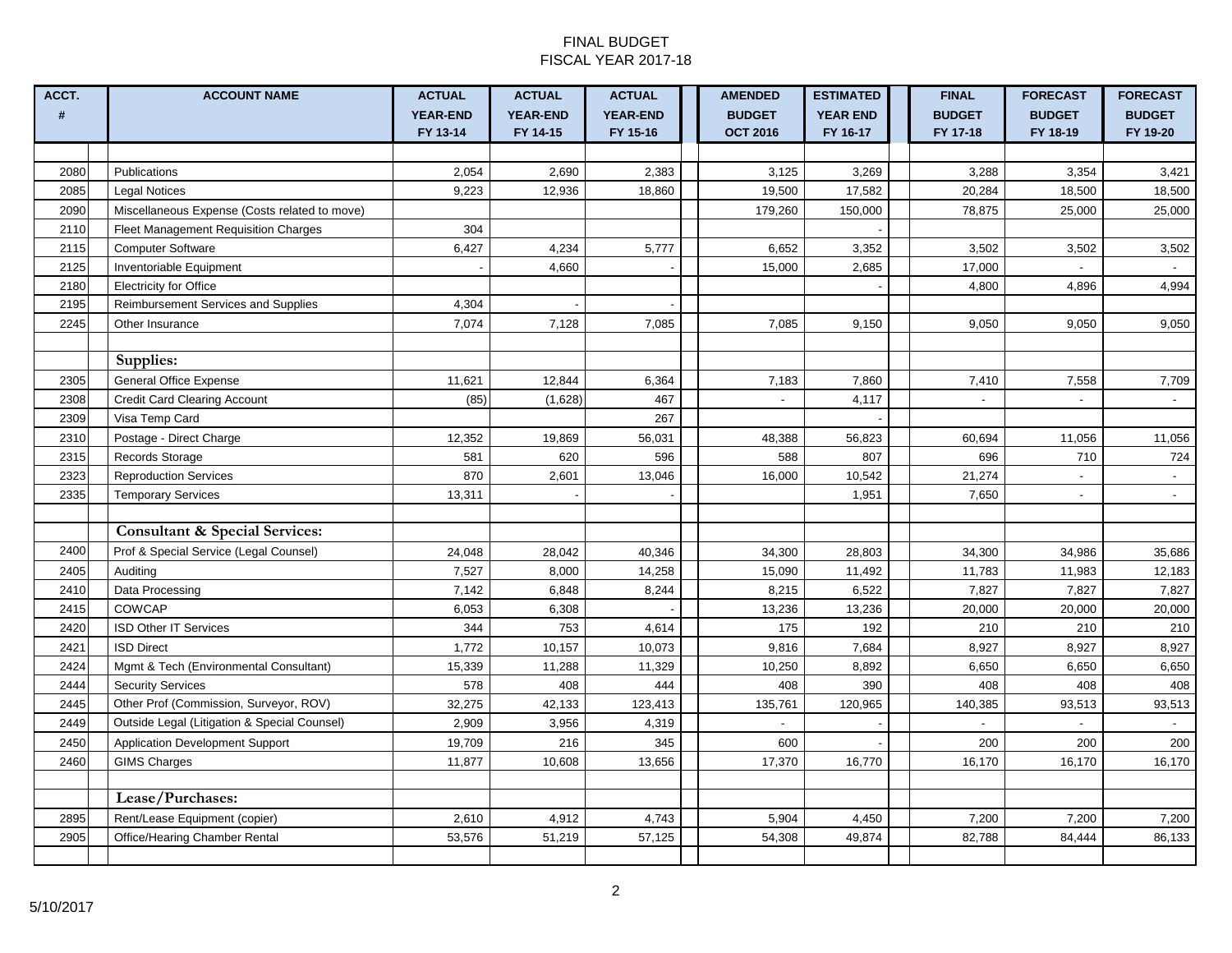#### FINAL BUDGET FISCAL YEAR 2017-18

| ACCT. | <b>ACCOUNT NAME</b>                       | <b>ACTUAL</b><br><b>YEAR-END</b> | <b>ACTUAL</b><br><b>YEAR-END</b> | <b>ACTUAL</b><br><b>YEAR-END</b> | <b>AMENDED</b><br><b>BUDGET</b> | <b>ESTIMATED</b><br><b>YEAR END</b> | <b>FINAL</b><br><b>BUDGET</b> |      | <b>FORECAST</b><br><b>BUDGET</b> |      | <b>FORECAST</b><br><b>BUDGET</b> |
|-------|-------------------------------------------|----------------------------------|----------------------------------|----------------------------------|---------------------------------|-------------------------------------|-------------------------------|------|----------------------------------|------|----------------------------------|
|       |                                           | FY 13-14                         | FY 14-15                         | FY 15-16                         | <b>OCT 2016</b>                 | FY 16-17                            | FY 17-18                      |      | FY 18-19                         |      | FY 19-20                         |
|       |                                           |                                  |                                  |                                  |                                 |                                     |                               |      |                                  |      |                                  |
|       | <b>Travel Related Expenses:</b>           |                                  |                                  |                                  |                                 |                                     |                               |      |                                  |      |                                  |
| 2940  | Private Mileage                           | 5,135                            | 2,410                            | 3,868                            | 5,403                           | 4,752                               | 4,855                         |      | 4,855                            |      | 4,855                            |
| 2941  | Conference/Training                       | 4,225                            | 6,817                            | 3,974                            | 3,500                           | 6,315                               | 6,140                         |      | 6,140                            |      | 6,140                            |
| 2942  | Hotel                                     | 5,264                            | 6,838                            | 5,053                            | 8,800                           | 10,340                              | 10,550                        |      | 10,550                           |      | 10,550                           |
| 2943  | <b>Meals</b>                              | 923                              | 1,150                            | 1,098                            | 2,575                           | 1,600                               | 2,235                         |      | 2,235                            |      | 2,235                            |
| 2944  | <b>Car Rental</b>                         | 653                              | 227                              | 107                              | 150                             | 273                                 | 200                           |      | 200                              |      | 200                              |
| 2945  | <b>Air Travel</b>                         | 4,241                            | 3,705                            | 2,629                            | 2,000                           | 3,023                               | 2,000                         |      | 2,000                            |      | 2,000                            |
| 2946  | <b>Other Travel</b>                       | 1.061                            | 1,676                            | 887                              | 500                             | 726                                 | 400                           |      | 400                              |      | 400                              |
|       |                                           |                                  |                                  |                                  |                                 |                                     |                               |      |                                  |      |                                  |
|       | <b>Other Charges:</b>                     |                                  |                                  |                                  |                                 |                                     |                               |      |                                  |      |                                  |
| 5012  | Services Out (Staples)                    | 4,146                            | 4,742                            | 1,449                            | 3,600                           | 39                                  | 1,200                         |      | 1,200                            |      | 1,200                            |
|       |                                           |                                  |                                  |                                  |                                 |                                     |                               |      |                                  |      |                                  |
|       | <b>TOTAL SERVICES &amp; SUPPLIES</b>      | 291,993 \$<br>\$                 | 290,409 \$                       | 449,237                          | 661,105<br>\$                   | 590,508<br>- \$                     | 624,830 \$<br>\$              |      | 429,690 \$                       |      | 432,807                          |
|       |                                           |                                  |                                  |                                  |                                 |                                     |                               |      |                                  |      |                                  |
|       | <b>TOTAL EXPENDITURES</b>                 | 900,410 \$                       | 970,269 \$                       | 1,118,178                        | 1,461,129                       | \$1,318,079                         | 1,391,161                     | - \$ | 1,421,804                        | - \$ | 1,423,931                        |
|       |                                           |                                  |                                  |                                  |                                 |                                     |                               |      |                                  |      |                                  |
|       | <b>RESERVES</b>                           |                                  |                                  |                                  |                                 |                                     |                               |      |                                  |      |                                  |
| 6000  | Contingency                               |                                  |                                  |                                  | \$<br>155,501                   | \$                                  | \$<br>$139,116$ \$            |      | $142,180$ \$                     |      | 142,393                          |
| 6010  | Net Pension Liability Reserve             |                                  |                                  |                                  | 117,097                         |                                     | 148,450                       |      | 179,803                          |      | 211,156                          |
| 6025  | General Reserve - Litigation              |                                  |                                  |                                  | 284,917                         |                                     | 225,229                       |      | 235,487                          |      | 215,727                          |
| 6030  | <b>Compensated Absences Reserve</b>       |                                  |                                  |                                  | 88,438                          |                                     | 89,708                        |      | 93,296                           |      | 97,028                           |
|       |                                           |                                  |                                  |                                  |                                 |                                     |                               |      |                                  |      |                                  |
|       | <b>TOTAL CONTINGENCIES &amp; RESERVES</b> |                                  |                                  | \$                               | 645,953 \$<br>\$                |                                     | 602,503<br>\$                 | - \$ | 650,767 \$                       |      | 666,304                          |
|       |                                           |                                  |                                  |                                  |                                 |                                     |                               |      |                                  |      |                                  |
|       | <b>TOTAL APPROPRIATION</b>                | 900.410 \$                       | 970,269                          | 1,118,178<br>-9                  |                                 | 2,107,082 \$ 1,318,079              | 1,993,664                     | -\$  | 2,072,571                        | -\$  | 2,090,235                        |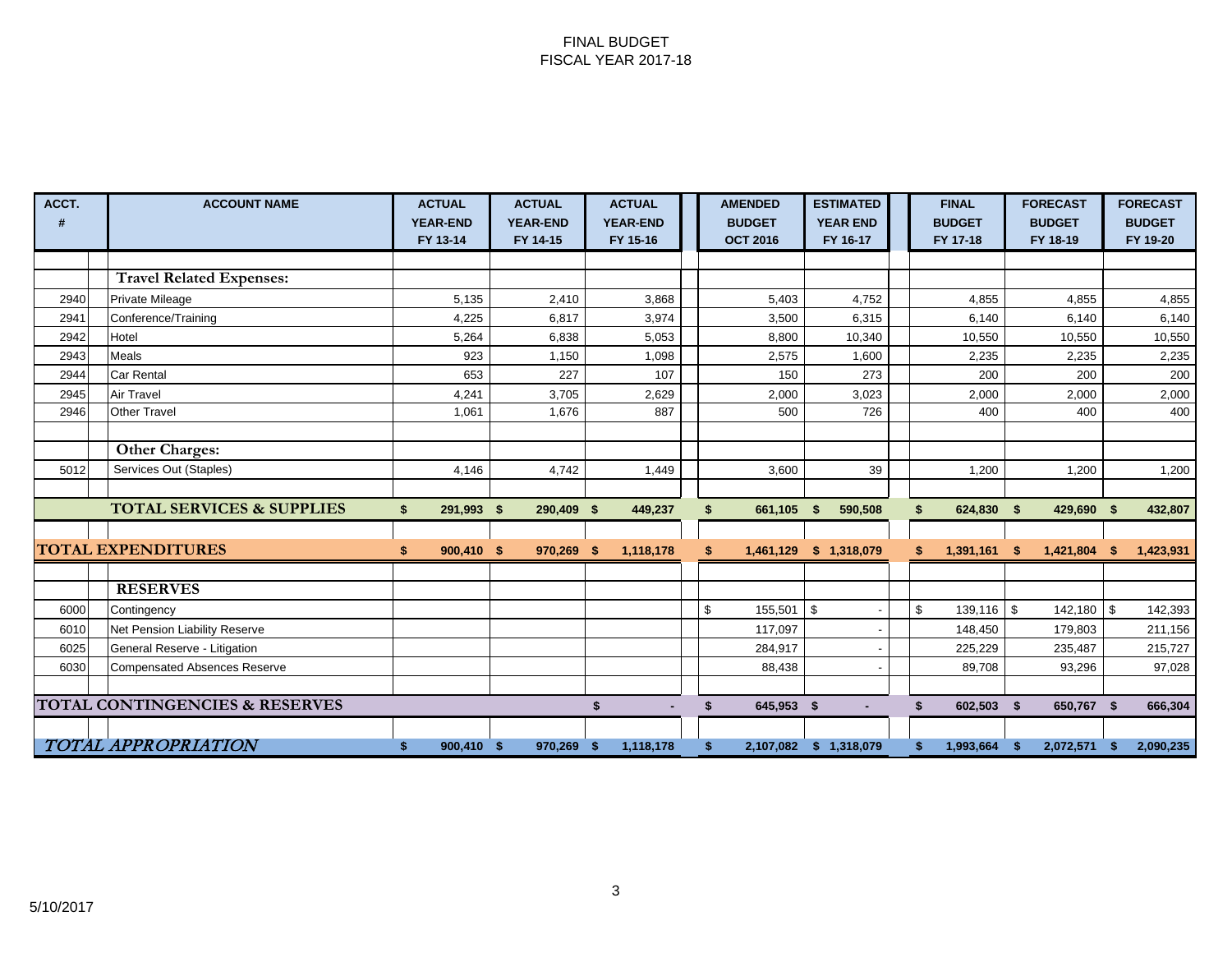| <b>ACCT</b><br># | <b>ACCOUNT NAME</b>                                                                                                                  | <b>ACTUAL</b><br><b>YEAR-END</b> | <b>ACTUAL</b><br><b>YEAR-END</b> | <b>ACTUAL</b><br><b>YEAR-END</b> | <b>AMENDED</b><br><b>BUDGET</b>       | <b>ESTIMATED</b><br><b>YEAR END</b> | <b>FINAL</b><br><b>BUDGET</b> | <b>FORECAST</b><br><b>BUDGET</b> |              | <b>FORECAST</b><br><b>BUDGET</b> |
|------------------|--------------------------------------------------------------------------------------------------------------------------------------|----------------------------------|----------------------------------|----------------------------------|---------------------------------------|-------------------------------------|-------------------------------|----------------------------------|--------------|----------------------------------|
|                  |                                                                                                                                      | FY 13-14                         | FY 14-15                         | FY 15-16                         | <b>OCT 2016</b>                       | FY 16-17                            | FY 17-18                      | FY 18-19                         |              | FY 19-20                         |
|                  |                                                                                                                                      |                                  |                                  |                                  |                                       |                                     |                               |                                  |              |                                  |
|                  | <b>CONTRIBUTION REVENUES</b>                                                                                                         |                                  |                                  |                                  |                                       |                                     |                               |                                  |              |                                  |
|                  | Use of Money:                                                                                                                        |                                  |                                  |                                  |                                       |                                     |                               |                                  |              |                                  |
| 8500             | Interest                                                                                                                             | \$<br>3,066                      | \$<br>$4,287$ \$                 | 5,917.01                         | \$<br>5,250                           | -\$<br>9,318                        | \$<br>$8,000$   \$            | 8,500                            | - \$         | 9,000                            |
|                  |                                                                                                                                      |                                  |                                  |                                  |                                       |                                     |                               |                                  |              |                                  |
|                  | <b>Mandatory Contribution from Governments:</b>                                                                                      |                                  |                                  |                                  |                                       |                                     |                               |                                  |              |                                  |
|                  |                                                                                                                                      |                                  |                                  |                                  |                                       |                                     |                               |                                  |              |                                  |
|                  | Local Government -- For FY 2017-18                                                                                                   |                                  |                                  |                                  |                                       |                                     |                               |                                  |              |                                  |
|                  | apportionment to County, Cities, and Independent                                                                                     |                                  |                                  |                                  |                                       |                                     |                               |                                  |              |                                  |
| 8842             | Special Districts of approximately \$336,528 each                                                                                    | 864,822                          | 864,822                          | 882,117                          | 926,223                               | 926,223                             | 1,009,583                     | 1,039,871                        |              | 1,060,668                        |
|                  |                                                                                                                                      |                                  |                                  |                                  |                                       |                                     | 9.0%                          | 3.0%                             |              | 2.0%                             |
|                  | Fees and Deposits (Current Services):                                                                                                |                                  |                                  |                                  |                                       |                                     |                               |                                  |              |                                  |
| 9545             | <b>Individual Notice</b>                                                                                                             | 11,200                           | 5,912                            | 56,670                           | 37,366                                | 20,200                              | 42,320                        | 7,700                            |              | 7,700                            |
| 9555             | <b>Legal Services</b>                                                                                                                | 8,625                            | 9,195                            | 26,361                           | 15,150                                | 9,674                               | 9,600                         | 12,100                           |              | 12,100                           |
| 9595             | <b>Protest Hearing</b>                                                                                                               |                                  |                                  | 33,297                           | 34,166                                | 32,500                              | 43,620                        | 7,500                            |              | 7,500                            |
| 9655             | <b>GIMS Fees</b>                                                                                                                     | 3,235                            | 7,580                            | 12,505                           | 7,995                                 | 4,445                               | 7,520                         | 6,750                            |              | 6,750                            |
| 9660             | Environmental                                                                                                                        | 12,580                           | 12,005                           | 12,940                           | 9,600                                 | 6,470                               | 6,000                         | 12,000                           |              | 12,000                           |
| 9800             | <b>LAFCO Fees</b>                                                                                                                    | 99,656                           | 95,619                           | 260,206                          | 103,800                               | 118,282                             | 127,773                       | 108,000                          |              | 108,000                          |
|                  | <b>Total Fees and Deposits</b>                                                                                                       | 135,296                          | 130,311                          | 401,978                          | 208,077                               | 191,571                             | 236,832                       | 154,050                          |              | 154,050                          |
|                  |                                                                                                                                      |                                  |                                  |                                  |                                       |                                     |                               |                                  |              |                                  |
|                  | <b>TOTAL CONTRIBUTION REVENUES</b>                                                                                                   | 1,003,185                        | 999,420                          | 1,290,012                        | 1,139,550                             | 1,127,112                           | 1,254,415                     | 1,202,421                        |              | 1,223,718                        |
|                  |                                                                                                                                      |                                  |                                  |                                  |                                       |                                     |                               |                                  |              |                                  |
|                  | <b>OTHER REVENUES</b>                                                                                                                |                                  |                                  |                                  |                                       |                                     |                               |                                  |              |                                  |
| 9910             | <b>Refunds from Prior Year Revenue</b>                                                                                               | \$<br>1,761                      | \$<br>$(2,472)$ \$               | (30.00)                          | \$<br>$(1,250)$ \$                    | (15, 729)                           | \$<br>$(1,250)$ \$            |                                  | $(1,250)$ \$ | (1, 250)                         |
| 9930             | Miscellaneous Revenues                                                                                                               | 3,578                            | 2,211                            | 12,040                           | 2,000                                 | 30                                  | 2,000                         | 2,000                            |              | 2,000                            |
| 9970             | Carryover of Open Proposals/Projects                                                                                                 |                                  | 16,510                           | 55,114                           | 64,806                                | 42,019                              | 23,671                        | 50,000                           |              | 50,000                           |
| 9970             | Carryover from Prior Year, Assigned                                                                                                  | 223,425                          | 250,087                          | 186,960                          | 294,895                               | 296,065                             | 68,875                        | 216,898                          |              | 165,000                          |
|                  | <b>TOTAL OTHER REVENUES</b>                                                                                                          | 228,765                          | 266,335                          | 254,084                          | 360,451                               | 322,385                             | 93,296                        | 267,648                          |              | 215,750                          |
|                  |                                                                                                                                      |                                  |                                  |                                  |                                       |                                     |                               |                                  |              |                                  |
|                  | <b>TOTAL REVENUES</b>                                                                                                                | $\mathfrak{S}$<br>1,231,949 \$   | 1,265,755                        | $\mathfrak{L}$<br>1,544,096      | \$<br>1,500,001                       | \$1,449,497                         | $\mathfrak{S}$<br>1,347,711   | 1,470,069<br>-\$                 | \$           | 1,439,468                        |
|                  |                                                                                                                                      |                                  |                                  |                                  |                                       |                                     |                               |                                  |              |                                  |
|                  | RESERVES FROM PRIOR YEAR, as of July 1                                                                                               |                                  |                                  |                                  |                                       |                                     |                               |                                  |              |                                  |
| 9970             | Contingency                                                                                                                          | \$<br>$84,730$ \$                | $99,872$ \$                      | 87,356                           | \$<br>155,501                         | 155,501<br>- \$                     | \$<br>$155,501$ \$            | $139,116$ \$                     |              | 142,180                          |
| 9970             | Net Pension Liability Reserve                                                                                                        |                                  | 46,780                           | 56,432                           | 82,750                                | 82,750                              | 117,097                       | 148,450                          |              | 179,803                          |
| 9970             | General Reserve - Litigation                                                                                                         | 200,000                          | 250,000                          | 300,000                          | 291,007                               | 291,007                             | 284,917                       | 225,229                          |              | 235,487                          |
| 9970             | Compensated Absences Reserve                                                                                                         | 66,620                           | 66,620                           | 72,897                           | 76,607                                | 76,607                              | 88,438                        | 89,708                           |              | 93,296                           |
|                  | <b>TOTAL RESERVES FROM PRIOR YEAR</b>                                                                                                | $\mathfrak{S}$<br>398,130 \$     | 463,272 \$                       | 516,685                          | $\sqrt[6]{\frac{1}{2}}$<br>605,865 \$ | 605,865                             | $\mathfrak{S}$<br>645,953 \$  | 602,503 \$                       |              | 650,767                          |
|                  |                                                                                                                                      |                                  |                                  |                                  |                                       |                                     |                               |                                  |              |                                  |
|                  | TOTAL REVENUE AND RESERVES                                                                                                           | 1,630,079<br>\$                  | 1,729,027<br>- \$                | 2,060,781<br>- \$                | \$                                    | 2,105,866 \$ 2,055,362              | 1,993,664<br>\$               | 2,072,571<br>- \$                | - \$         | 2,090,235                        |
|                  | Note: Spreadsheet utilizes the cash basis of accounting and does not include accrual/reversal data which do not affect fund balance. |                                  |                                  |                                  |                                       |                                     |                               |                                  |              |                                  |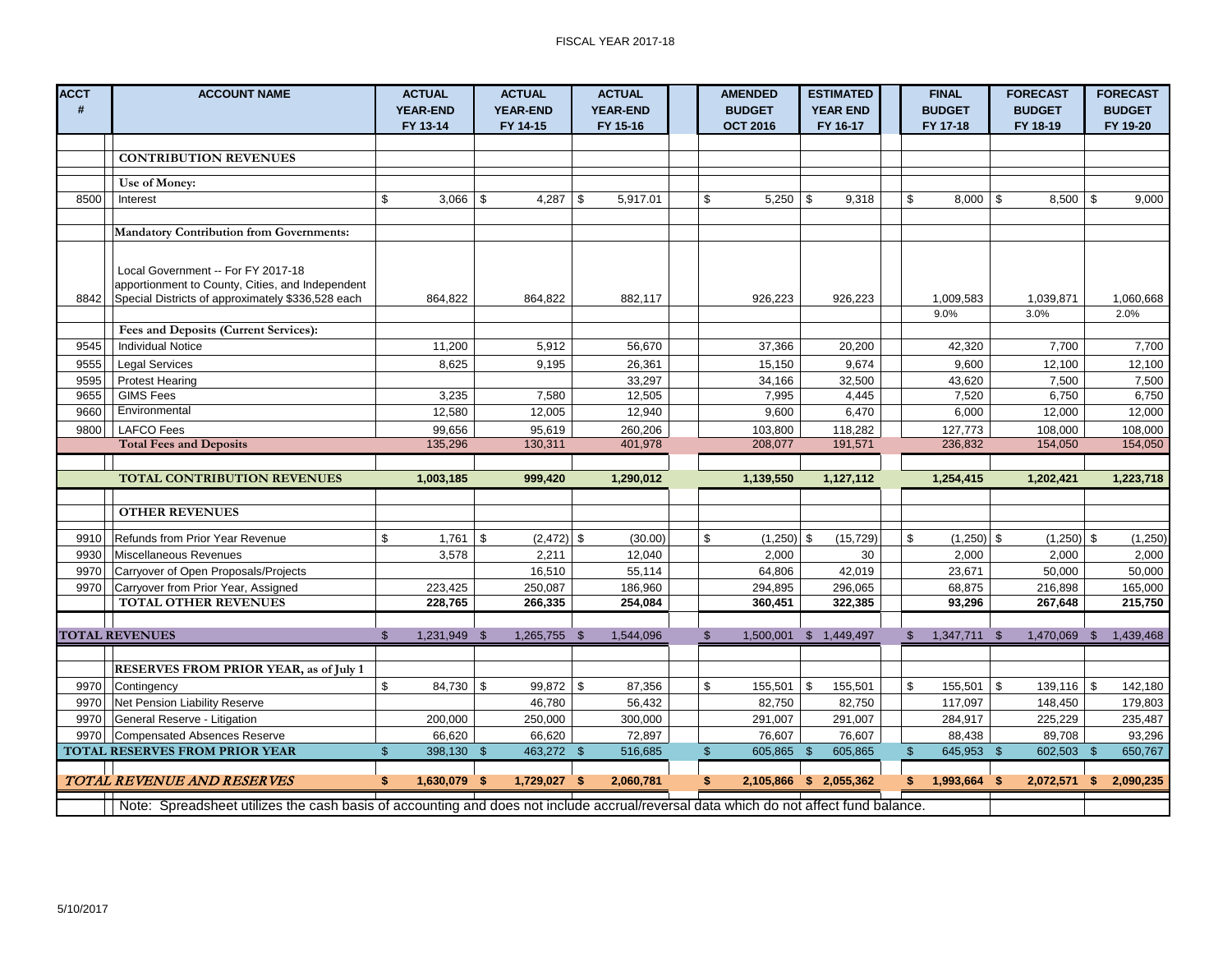# NARRATIVE FOR FY 2017-18 FINAL BUDGET

# SALARIES AND BENEFITS 1000 SERIES

### FY 2016-17

Salaries and Benefits (1000 series) for FY 2016-17 was budgeted at \$800,024 for 5.5 positions: one Contract Executive Officer (limited to 960 paid hours per year), Assistant Executive Officer, Project Manager, LAFCO Analyst – GIS/Database Manager, Clerk to the Commission/Office Manager, and Administrative Assistant. The Commission previously approved a 2% longevity pay for those with 15 years of service. This benefit was effective December 2016 and applies at this time to the Assistant Executive Officer and Administrative Assistant.

Year-end expenditures for the 1000 series are estimated to be \$727,571, approximately \$72,453 under budget. The variance is primarily explained by the medical leave and separation of the Clerk to the Commission in October 2016. In August the Clerk went on medical leave under the Commission's short-term disability insurance program which paid 45% of her base salary during that period. The Clerk officially separated in October, and the position remained unfilled through January, resulting in salary and benefits savings for roughly four months. Termination payments for the previous Clerk were nominal due to her leave balances being utilized for compensation during her medical leave. In addition, the Commission authorized changes to the compensation for the contract Executive Officer all funded within existing appropriation authority.

#### FY 2017-18

Staffing is anticipated to be maintained from the prior year – a contract Executive Officer, and regular employees of Assistant Executive Officer, Project Manager, LAFCO Analyst – GIS/Database Manager, Clerk to the Commission/Office Manager and Administrative Assistant. A Commission approved across-the-board salary increase of two percent is effective July 22, 2017 and has been calculated in the projections.

As the Proposed Budget Spreadsheet identifies, FY 2017-18 budgets a total expenditure of \$766,331. This includes the step changes in salary appropriate for staff members, budgeting for all benefits, and retirement rate increases of 4.5% for Tier 1 (4 employees) and 2.0% for Tier 2 (1 employee). The contract Executive Officer does not participate in the retirement program.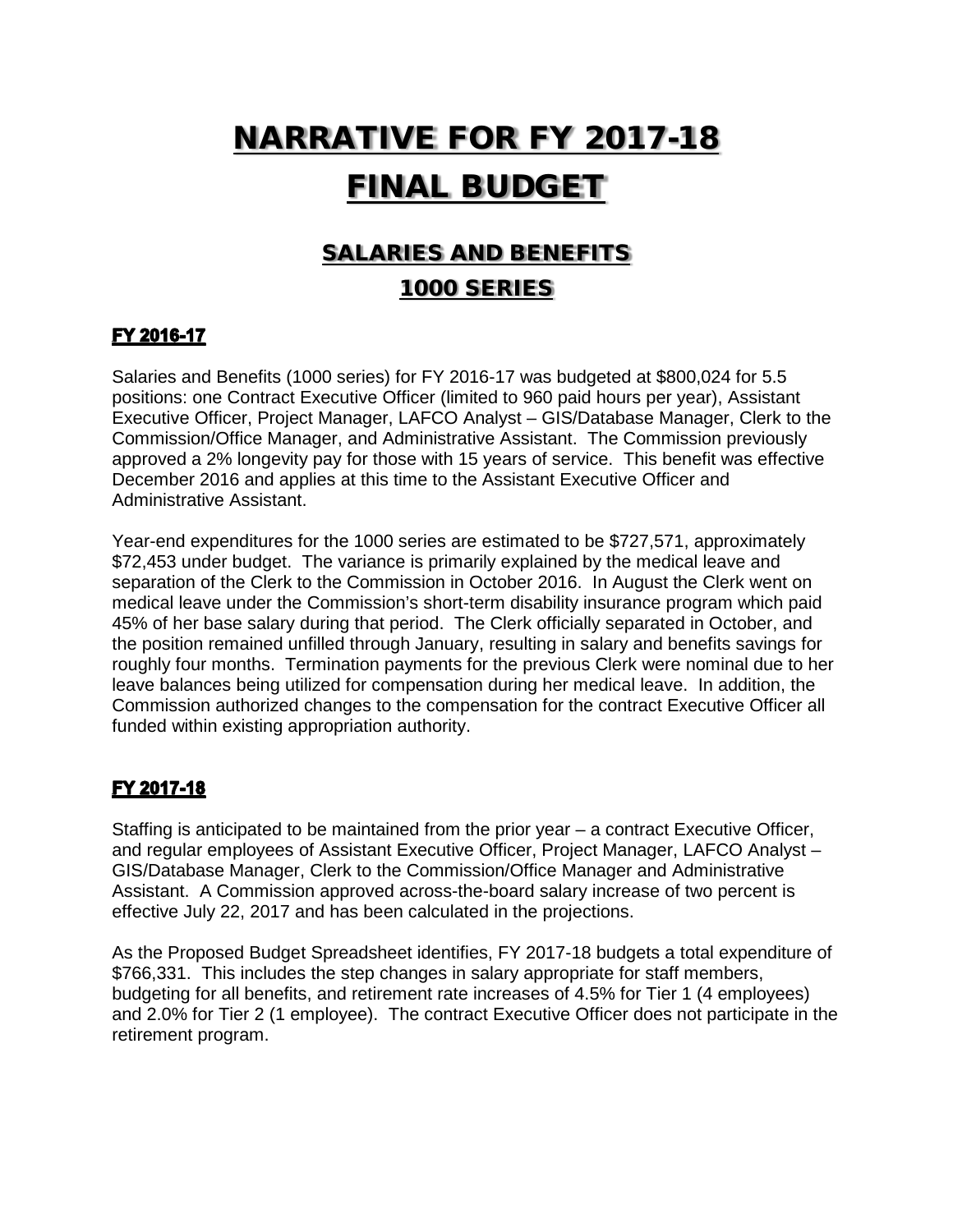### FY 2018-19 and FY 2019-20

The forecast for FY 2018-19 includes the addition of a full-time Executive Officer at the midrange salary (estimated starting salary of \$175,180), continuing the contract with the current contract executive officer for three months as a transition period, the same remaining staffing structure as the prior year and step increases as appropriate for staff members. A scheduled across-the-board salary increase of three percent effective July 21, 2018 was previously approved to mirror the County's Exempt Compensation Plan.

The forecast for FY 2019-20 includes a 2 percent across-the-board salary increase. Since there will be a new contract negotiated under the County's Exempt Compensation Plan beginning in FY 2019-20 (which the Commission mirrors), staff has determined this projection based upon the average increase for the prior three years (2.34 percent) to retain its position to budget liberally for expenditures and conservatively for revenues. Also included is a minor scheduled increase to the medical premium subsidy which was previously approved, again, mirroring the County's Exempt Compensation Plan.

# LINE ITEM ACCOUNTS FOR SALARIES AND BENEFITS FOR FISCAL YEAR 2017-18

LAFCO utilizes the County's financial system for essentially all financial transactions. Effective FY 2017-18, the County will be replacing its existing financial system with a modern and integrated system. As a part of the new system, the existing catalog of accounts are being reclassified. For example, Account 1010 shown below for Regular Salary most likely will have a new account number. The new account numbers are not known at this time. For the purposes of this budget, the existing numerology is presented. Staff will update the Commission on this transition and its effect on budget presentation during the FY 2017-18 first quarter review in October.

### **Regular Salary** – Account 1010: \$483,128

Salaries are calculated for six positions that include the contract for the Executive Officer, 2% salary cost of living increase, and 15-year 2% longevity pay for the Assistant Executive Officer and Administrative Assistant. Cash out amounts included in this line item account for the annually declared vacation/holiday leave cash outs. The salaries by position are:

| Executive Officer (contract, 960 hours) | \$112,765 |
|-----------------------------------------|-----------|
| <b>Assistant Executive Officer</b>      | 111,381   |
| <b>Project Manager</b>                  | 87,567    |
| <b>LAFCO Analyst</b>                    | 58,004    |
| <b>Clerk to the Commission</b>          | 57,733    |
| <b>Administrative Assistant</b>         | 55,678    |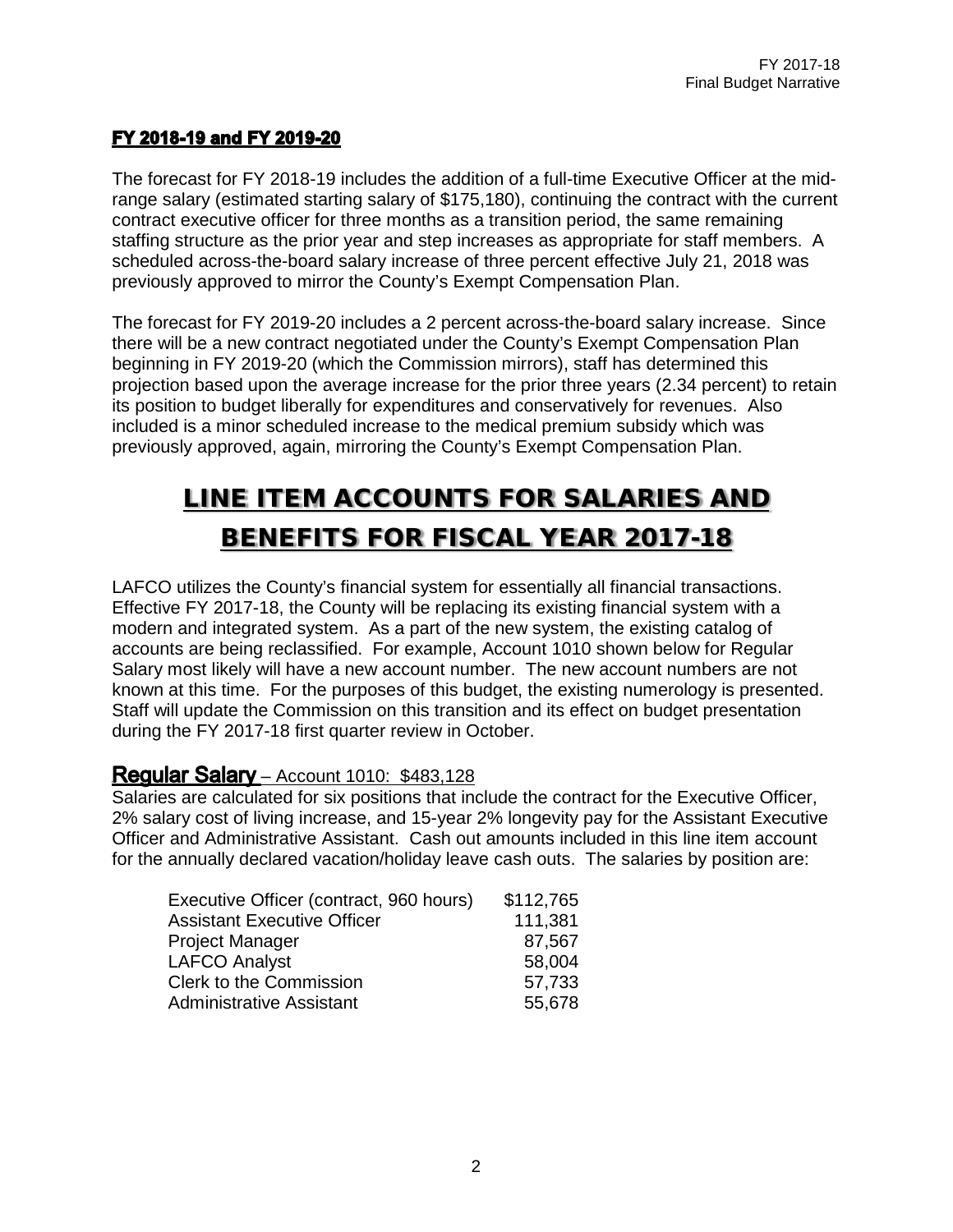## **BENEFITS**

For employee benefits, LAFCO mirrors those provided in the County's Exempt Compensation Plan as identified in the LAFCO Policy and Procedure Manual and contracts with the County to administer the benefits for its employees. Benefit allocations are calculated for the regular LAFCO positions, and only the car and cell phone allowance benefits for the Executive Officer, except where identified otherwise.

#### Merit Incentive (Car and Cellphone Allowance) – Account 1030: \$17,065

The LAFCO Benefit Plan allocates to the Executive Officer a \$561.54 car allowance and a cellphone allowance of \$92.31 per pay period. The contract with the Executive Officer provides for the payment of this benefit.

#### Termination Payment – Account 1045: \$0.00

The LAFCO Benefit Plan provides that at separation from LAFCO service, employees are required to contribute the cash value of their unused sick-leave to the Retirement Medical Trust Fund at the rate of 75% of the cash value of the employee's unused sick leave hours. Should such occur, revenues would transfer from the Compensated Absence Reserve for payment.

#### General Member Retirement – Account 1110: \$125,311

Calculation for the payment of the LAFCO (employer) retirement contribution is based upon the rate of 34.53% of salaries paid for Tier 1 (4 employees) and 30.09% for Tier 2 (1 employee). The retirement rate is increasing by 4.5% (Tier 1) and 2.0% (Tier 2).

Last year's budget identified that rates were anticipated to stabilize. However, SBCERA has revised its rate projections due to lower actual returns coupled with a decrease in future return rates. The result is a substantial increase through 2021-23. The chart below provides the approved rates from FY 2015-16 through FY 2017-18 and those projected for FY 2018-19 through 2022-23, as provided by SBCERA.

| Tier 1 33.31 33.05 34.53 35.02 35.92 37.07 37.84 37.89 |  |  |  |  |
|--------------------------------------------------------|--|--|--|--|
| Tier 2 29.77 29.50 30.09 30.58 31.48 32.63 33.40 33.45 |  |  |  |  |

## Survivor's Benefits – Account 1130: \$224

\$1.72 per employee per pay period.

#### Indemnification General – Account 1135: \$15,887

This account allocates the funding necessary to cover additional employee retirement payments pursuant to the provisions of the LAFCO Benefits Plan. A per pay period retirement benefit for those in Group B (5 employees) of \$152.17 is included in this plan. The Executive Officer is the sole Group A position, which is eligible for a benefit of \$236.41; this position is under contract and this benefit is not provided at this time.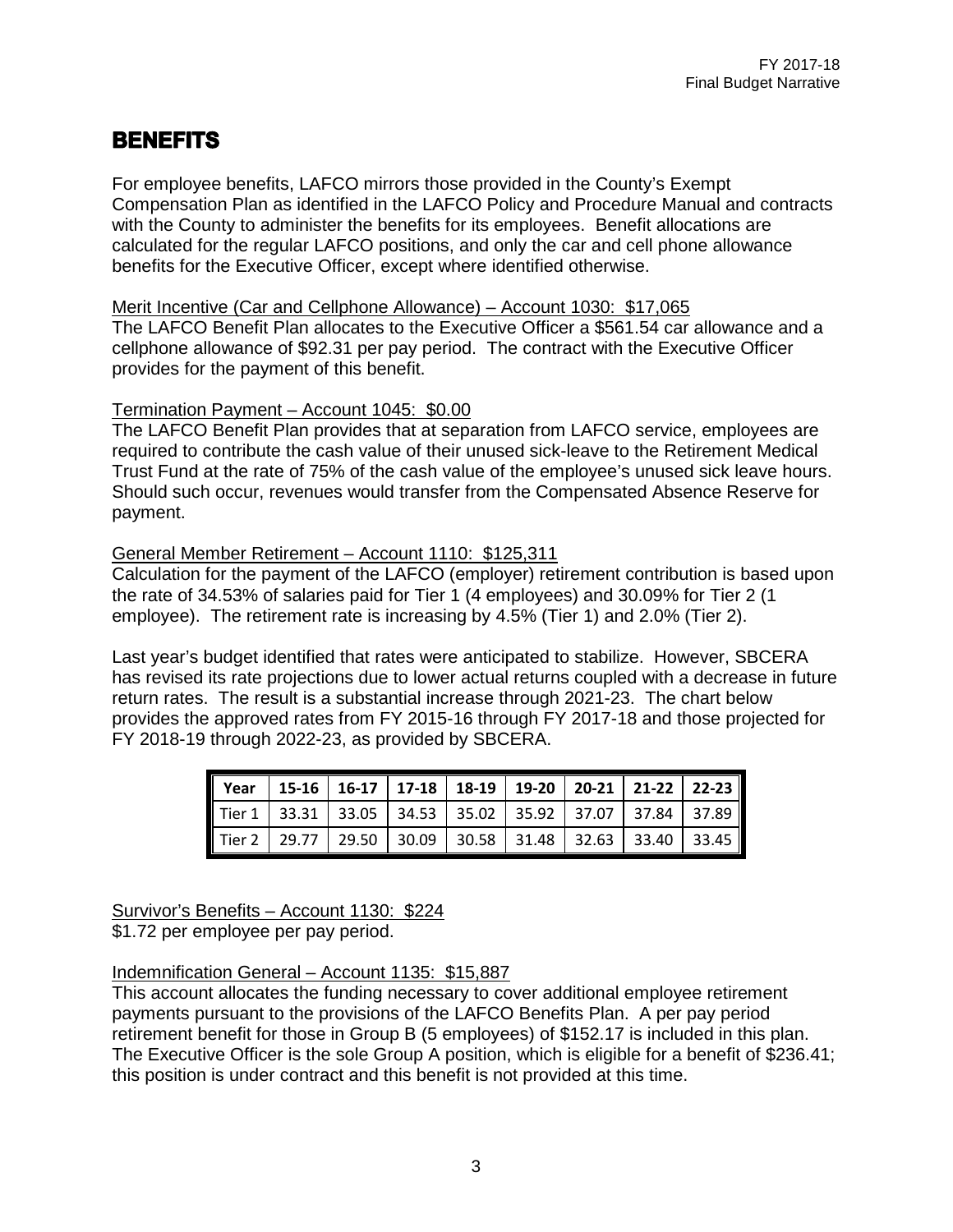Employee Group Insurance (Health Insurance Subsidy) – Account 1200: \$49,285 This account allocates a Medical Premium Subsidy in an amount that has been augmented to include the dollars from the Flexible Benefit Plan. The subsidy is paid only toward coverage chosen by the employee as follows:

- Employee only at \$218.56 per pay period (one employee).
- Employee plus one dependent at \$352.23 per pay period (two employees).
- Employee plus two or more dependents at \$482.64 per pay period (two employees).

#### Long Term Disability – Account 1205: \$969

This cost is calculated at 27 cents per \$100 of base pay.

#### Vision Care Insurance – Account 1207: \$825

This cost is calculated at \$6.32 per employee per pay period.

#### Dental Insurance and Health Subsidy – Account 1215: \$1,235

This account allocates the Dental Premium Subsidy of \$9.46 per employee per pay period that, when combined with the Medical Subsidy, would offset the cost of out-of-pocket dental expenses charged to eligible employees.

Short Term Disability and Family Medical Leave Overhead – Account 1222: \$3,808 LAFCO employees are provided with short-term disability by contract with the County at a cost of 0.99% of salaries per pay period. In addition, the administrative cost for the Family Medical Leave is calculated at \$1.62 per pay period for each regular employee and the contract Executive Officer as required by law.

#### Social Security Medicare – Account 1225: \$6,190

For employees entering LAFCO service after 1985, contribution to the federal Social Security Medicare system is mandatory. The cost is calculated for four positions (the current Administrative Assistant was hired in 1985; therefore, does not pay into Social Security Medicare), and the contract Executive Officer at the rate of 1.41% of base compensation as required by law.

#### Worker's Compensation – Account 1235: \$5,216

This account is for worker's compensation insurance. LAFCO purchases this insurance through the Special District Risk Management Authority (SDRMA), a joint powers authority. SDRMA has indicated that rates are not increasing from the prior year and is estimated to be \$1.07 per \$100 of salaries and Commissioner stipend payments.

#### Life Insurance and Medical Trust Fund– Account 1240: \$7,526

This account contains costs associated with term life insurance (\$1.80 per pay period per employee), variable life insurance (based upon employee elections, \$827), and contributions to the Retirement Medical Trust Fund (based upon years of service, \$6,464).

#### Other (Medical Reimbursement Plan) – Account 1305: \$6,840

This account is for the Commission's matching payment toward an Exempt Medical Reimbursement Plan for employees of up to \$40 per employee per pay period and the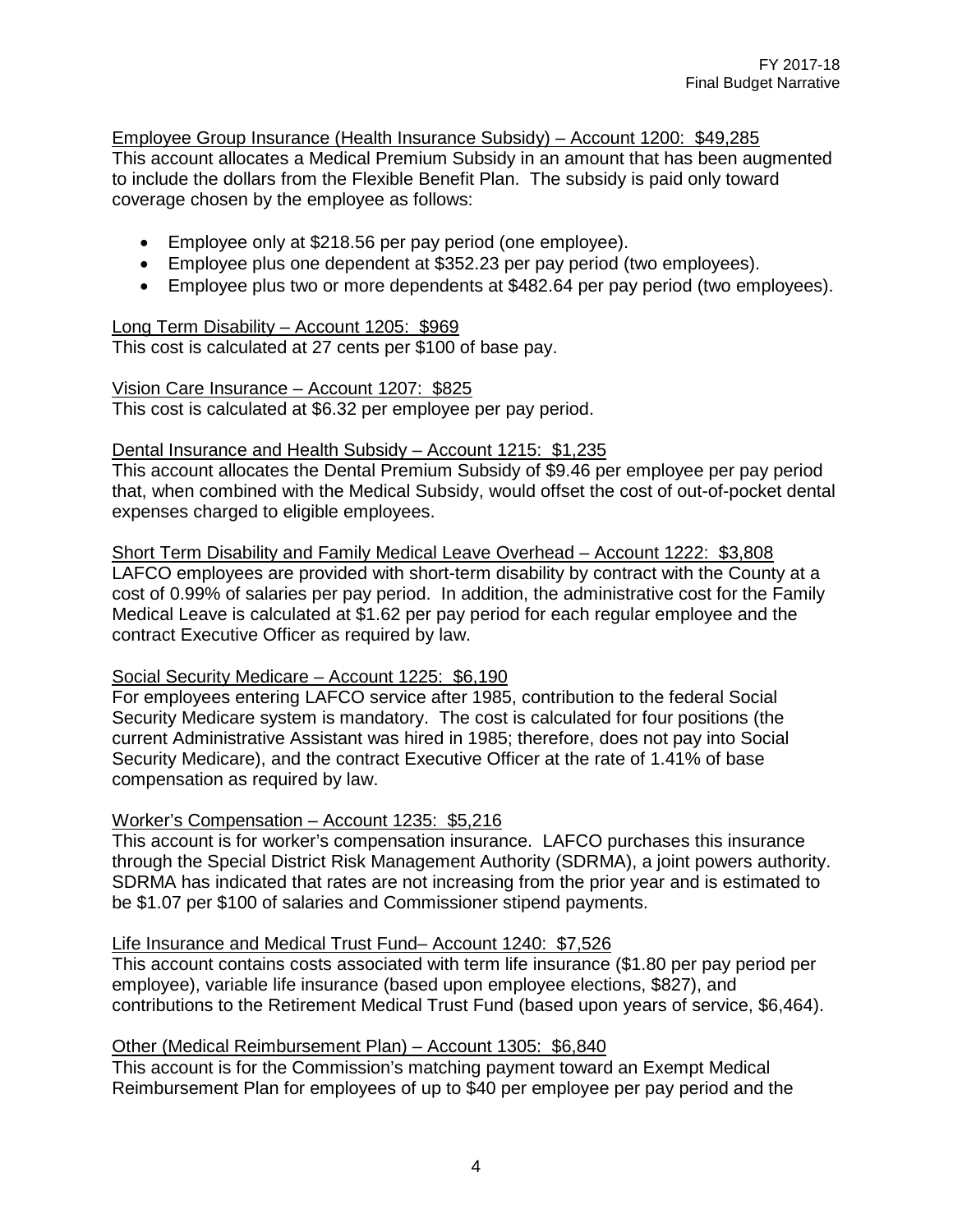Healthy Lifestyles membership up to \$324. Staff estimates full utilization of this benefit by all regular employees.

#### Allowance, Cafeteria – Account 1310: \$12,306

The Commission authorized changes to the compensation for the contract Executive Officer to include a bi-weekly medical subsidy of \$471.70 per pay period.

#### Deferred Compensation – Account 1314: \$1,795

LAFCO matches employee contributions to the 457 savings plan of the County up to  $\frac{1}{2}\%$ match of the employee's base salary (Groups B and C). The appropriation anticipates full participation by all regular employees in this plan. The Executive Officer is the sole Group A position which is eligible for a benefit of up to 1% match; however, this position is under contract and does not receive this benefit.

#### 401(k) Contribution – Account 1315: \$28,721

LAFCO matches employee contributions to the 401(k) savings plan of the County up to 8% (Groups B and C) of the employee's base salary. The appropriation anticipates full participation by all regular employees. The Executive Officer is the sole Group A position, which is eligible for a benefit of up to 8% match; however, this position is under contract and does not receive this benefit.

# SERVICES AND SUPPLIES 2000 AND 5000 SERIES

# FY 2016-17

Continuing last year's activity level, this year is experiencing complex proposals which could directly impact the quality of life of tens of thousands of residents of our County. By action taken at the September 2015 hearing, the Commission directed staff to prioritize its activities to address the fire proposals submitted as the top priority, other jurisdictional changes next, and service reviews to follow. The approval of a consultant contract for supplemental staffing is helping with the processing burden, as well as providing support for the service reviews and other proposal processing.

For FY 2016-17, Services and Supplies had a final budgeted amount set through amendments and other actions of \$661,105 and are estimated to be 90% expended at the conclusion of the fiscal year for a total of \$590,508. This is based upon the estimates that not all the costs related to the office relocation will process this year due to timing issues for the completion of renovations. Therefore, an assigned carryover of \$67,875 into Fiscal Year 2017-18 will fund the balance of renovation, furniture purchase, server purchase, and moving costs.

Items of note during this Fiscal Year are: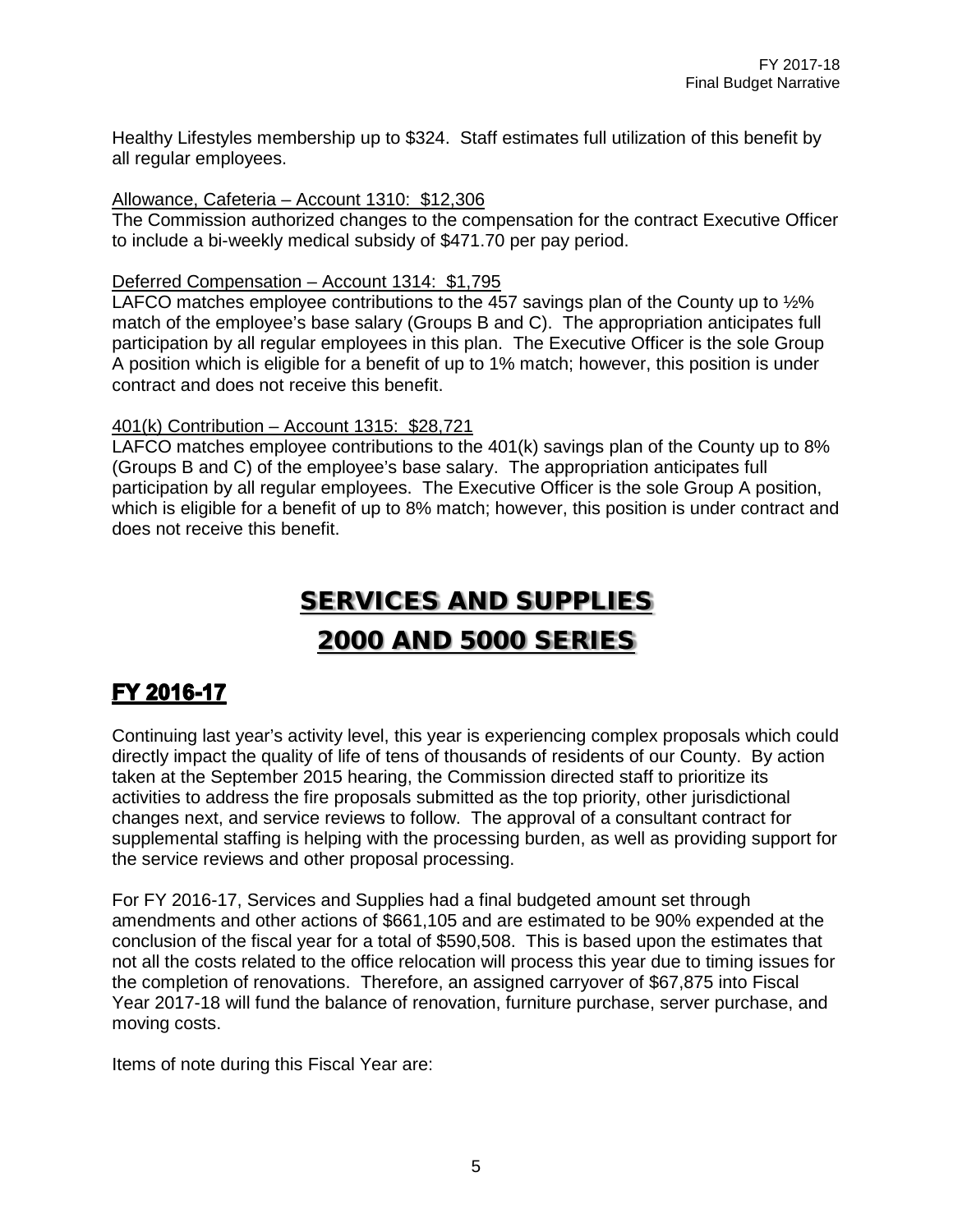- Payment of \$100,000 deposit for tenant improvements for the renovation of the Santa Fe Train Depot Harvey House area for use as the new LAFCO Office was made in August 2016.
- Costs related to processing the West Valley Mosquito and Vector Control District reorganization requiring individual notice to landowners due to the extension of an existing special tax totaled roughly \$25,000.
- Processing for the Formation of the Wrightwood CSD, totaling roughly \$11,000 to date.
- \$50,000 estimated for the relocation of staff office (various accounts). This includes estimates of office furnishing costs, move costs, and relocation of utilities for internet and phone services.
- Significant individual notice costs of roughly \$26,000 for the reorganization to include annexation of the City of Upland to County Fire that includes the extension of a special tax. The applicant was required to provide a deposit to cover these costs. A breakdown is shown below:
	- o Account 2310 (Postage) \$10,662 each for the Commission and protest hearings totaling \$21,324.
	- o Account 2323 (Reproduction/Printing) \$2,482 each for the Commission and protest hearings totaling \$4,964.
- The consulting contract with Robert Aldrich for staffing services the Commission approved this contract not to exceed \$86,400.
- The Commission has expressed its desire to provide continuing governance training for the special districts within the County. The Commission continued this program for FY 2016-17, and staff developed an education program with the California Special Districts Association (CSDA) and the Institute for Local Government (ILG) – see chart below. The sessions were well attended with positive survey results.

| <b>Educational Training Program</b><br><b>Timeline</b>                                   |                                                    |                  |  |  |  |  |  |  |  |  |
|------------------------------------------------------------------------------------------|----------------------------------------------------|------------------|--|--|--|--|--|--|--|--|
| <b>Training Session</b>                                                                  | <b>Collaboration</b>                               | Date             |  |  |  |  |  |  |  |  |
| <b>Overview of Special District Laws</b>                                                 | California Special<br><b>Districts Association</b> | December 8, 2016 |  |  |  |  |  |  |  |  |
| LAFCO 101 – Understanding and<br>Applying the Basics                                     | CALAFCO, Riverside<br>& Los Angeles LAFCOs         | January 24, 2017 |  |  |  |  |  |  |  |  |
| Partnering with Community Based<br>Organizations for More Inclusive<br>Public Engagement | <b>Institute for Local</b><br>Government           | March 22, 2017   |  |  |  |  |  |  |  |  |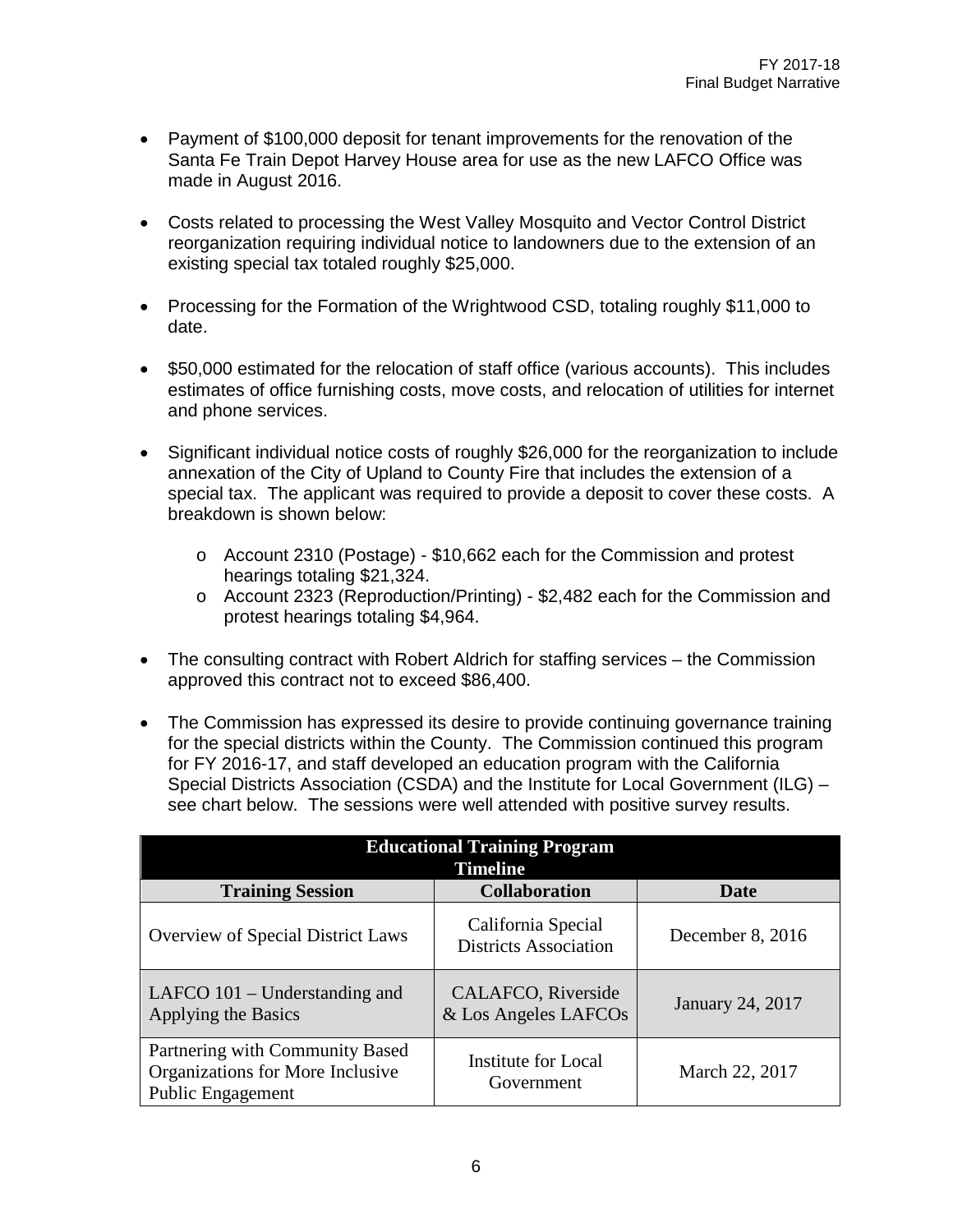# FY 2017-18

The total budgeted amount for Services and Supplies for FY 2017-18 is \$624,830. A reduction of roughly \$36,275 from the 2016-17amended budget. The following work plan items are included:

- It is anticipated that processing activity for FY 2017-18 will continue at the same magnitude as the past two years with the receipt of at least two fire proposals that include the extension of a special tax. Therefore, staff has taken the direction of the Commission to prioritize the fire proposals as the top priority, other jurisdictional changes next, and service reviews to follow will continue during the upcoming year.
- To assist with the proposal and service review processing, this budget recommends extending the contract with Robert Aldrich for supplemental staffing (\$90,000) for the full fiscal year. In addition, it is proposed that Mr. Aldrich be the recruiter for the Executive Officer position to be filled during the second- half of the Fiscal Year, which is included in the \$90,000 contract.
- The budget includes the printing and postage and handling charges for the two fire proposals that include the extension of a special tax (\$70,912). These costs are recovered from the applicant and are accounted for in the Revenue budget in kind.
- Ongoing Projects include the continuation of the Fiscal Indicators program adding the data for 2016 for viewing on the LAFCO website by December 2017.
- The workload related to jurisdictional change applications is increasing from the recession years. Staff has identified 11 proposals that are anticipated to be received in FY 2017-18 or earlier. The recent uptick in activity consists of complex proposals which require increased analysis and processing time.
- The staff office lease terminates on June 30, 2017, and the Commission has approved the relocation to the Santa Fe Depot. To date, LAFCO has contractually paid \$100,000 to begin construction with the remaining construction costs to be amortized over the first five years of the lease. At this time, the majority of costs for the renovation and relocation are budgeted for FY 2017-18 (\$93,875 -- \$15,000 for the server and \$78,875 for furniture and renovation costs).
- During Fiscal Year 2016-17 staff was abruptly notified of the cancellation of its contract for use of the City Council Chambers of the City of San Bernardino. San Bernardino County Transportation Authority (SBCTA) allowed the Commission the use of its Boardroom during the balance of the Fiscal Year. The Commission authorized, as a part of this proposed budget review, the contracting for use of the Norton Regional Event Center as its hearing location. This facility meets the needs of the Commission and staff has made preliminary contact with Inland Valley Development Agency (IVDA) in reference to a long term contract. LAFCO and IVDA staff are currently working on a long-term use agreement which provides for a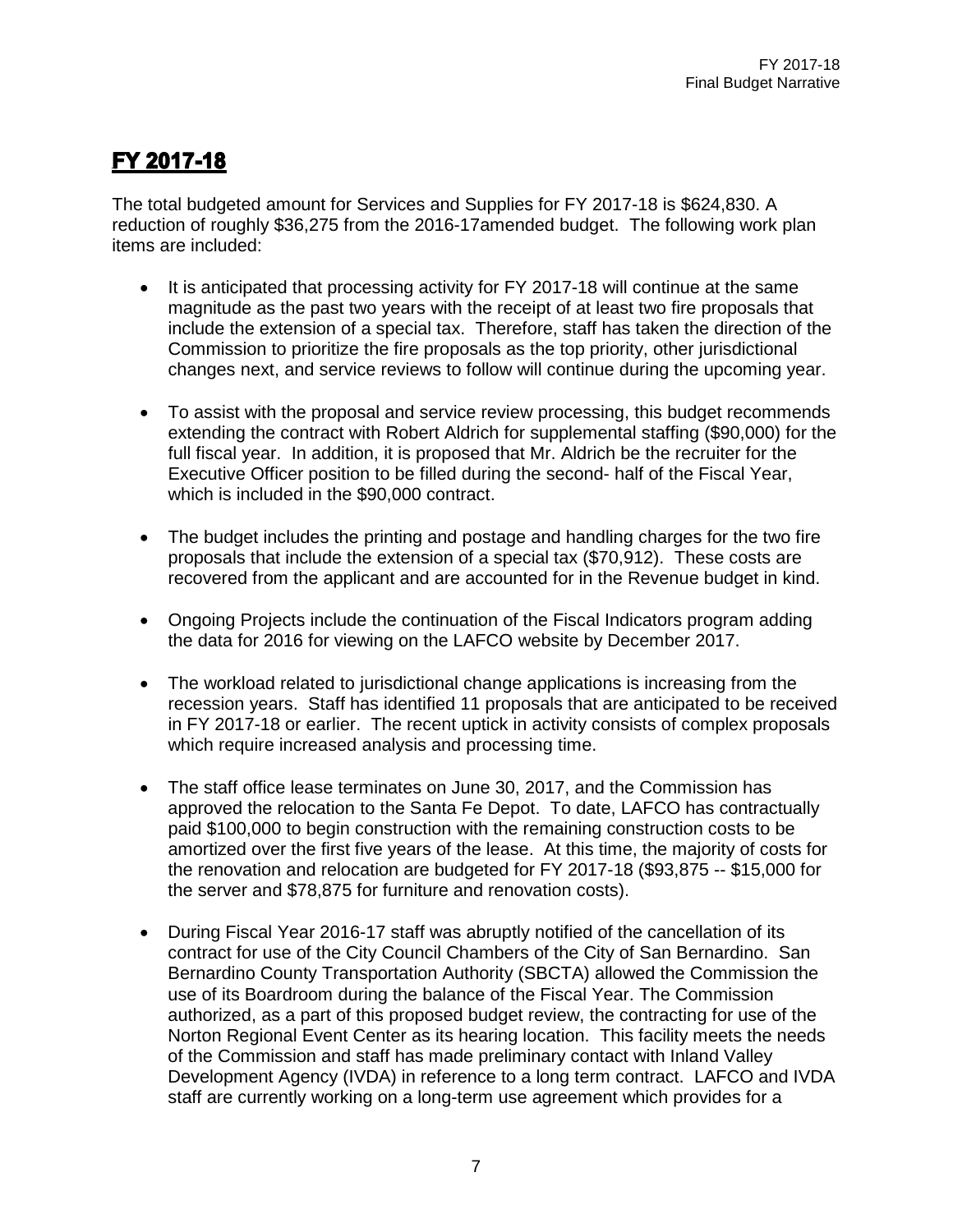reduced rental charge which can easily be accommodated through the cost savings achieved on the lease payment.

• The Commission's Governance Training program is budgeted to continue for the special districts within the County. For the coming year, the budget anticipates at least two courses by either the California Special Districts Association (CSDA) or the Institute for Local Government (ILG). The total program cost for the year is estimated at roughly \$7,500.

## FY 2018-19 and FY 2019-20

Services and Supplies for FY 2018-19 are projected at \$429,690. The primary reasons for the decrease in costs from prior year is the lack of office relocation and Executive Officer recruitment costs. It anticipates a slight decrease in activity, natural contract and inflationary increases, and maintenance of current activities.

Services and Supplies for FY 2019-20 are projected at \$432,807. It anticipates maintenance of the proposal activity, and natural contract and inflationary increases.

# LINE ITEM ACCOUNTS FOR SERVICES AND SUPPLIES FOR FISCAL YEAR 2017-18

### **SERVICES**

#### Comnet Charge – Account 2037: \$2,730

Comnet is the County's telephone system and supports the new computer linked phone system. Charges for use of this system are \$28.44 per line per month. LAFCO utilizes eight phone lines, not including the answering/fax line which are a part of Account 2041.

#### Phone Service/Outside Company – Account 2041: \$10,318

The use of phone service outside the County system (Verizon) is required by the security alarm company to ensure proper monitoring for the LAFCO office as well the analog fax machine (which line is also used for the answering machine). The monthly phone charge is roughly \$64 per month. Additionally, monthly charges to Verizon of \$796 are required for the access to a fiber optic line, enabling access to the internet, County intranet, and telephone.

#### Membership Dues – Account 2075: \$9,831

This account is for membership in professional associations. Dues are estimated to be \$8,675 (seven percent increase) for CALAFCO and \$1,156 for California Special Districts Association.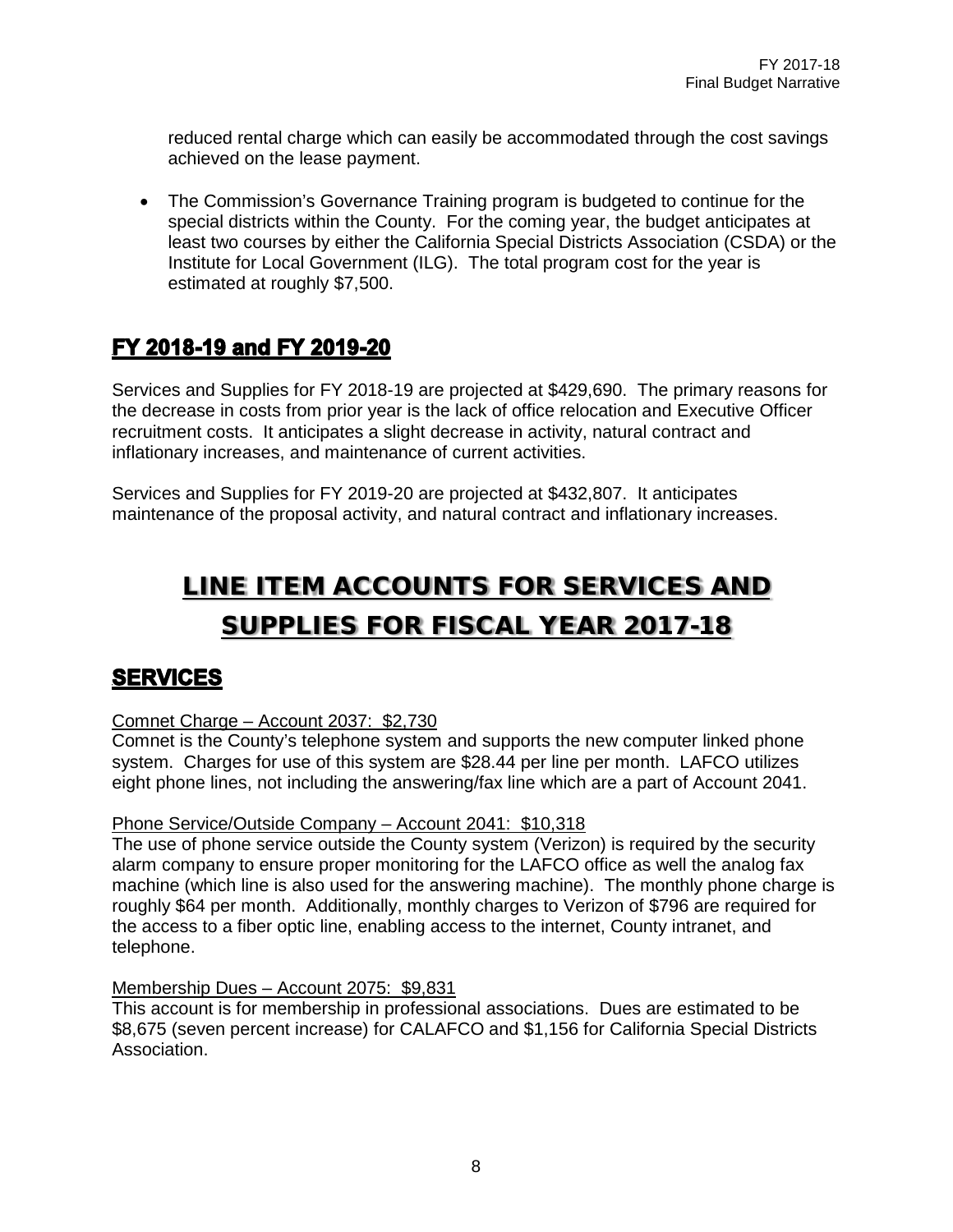#### Tuition Reimbursement – Account 2076: \$3,000

Pursuant to the LAFCO Benefits Plan, employees can be reimbursed for up to \$1,000 for approved tuition, course/seminar or degree related expenses, and membership dues in professional organizations. This appropriation provides for full participation by three employees.

#### Publications – Account 2080: \$3,288

This account anticipates costs for updates to the California Legislative Codes, California Environmental Law pamphlets, and other publications and/or updates utilized by either staff or the Commission and the monthly California Planning and Development Newsletter. As a cost savings measure, the Commission has participated in a contract with West's Publishing Customer Loyalty program to receive updated pocket parts to the California Annotated Code.

#### Legal Notices – Account 2085: \$20,824

The budget figure accommodates the advertising needs for maintenance of a ten hearing schedule and estimated five protest hearings. An eighth-page display ad in general newspapers is required for the countywide service reviews and when advertisement is authorized in-lieu of individual landowner and/or registered voter notice for changes of organization.

# Miscellaneous Expense (Costs related to move) – Account 2090: \$78,875

Staff has identified a single account for costs related to the relocation of the LAFCO office. A portion of the renovation and relocation costs were budgeted for FY 2016-17, with the bulk now anticipated to be paid during FY 2017-18.

#### Computer Software – Account 2115: \$3,502

The account accommodates the charges for purchases of new software programs, access to online programs, and annual updates of existing programs. Access to online programs and annual updates of existing programs include ESRI's online mapping, digital archiving software for LAFCO to maintain its records in perpetuity per Government Code Section 56382, upgrade to the current Adobe Acrobat for all employees, and Microsoft annual licenses.

#### Inventoriable Equipment – Account 2125: \$17,000

The purchase of the server for the office network system has also been moved to FY 2017- 18 as its purchase and installation are to occur at the new office location. The funding of \$15,000 has been carried forward from FY 2016-17. In addition, the computers and monitors of the Clerk and Administrative Assistant are nearing their useful life and are in need of replacement. \$1,000 is budgeted for each position.

#### Electricity – Account 2180: \$4,800

This is a new account. With the approved office relocation to the Santa Fe Depot, LAFCO is now responsible for payment of the office electricity (the lease of the existing office includes electricity in the monthly payment). Staff estimates a cost of \$400 per month.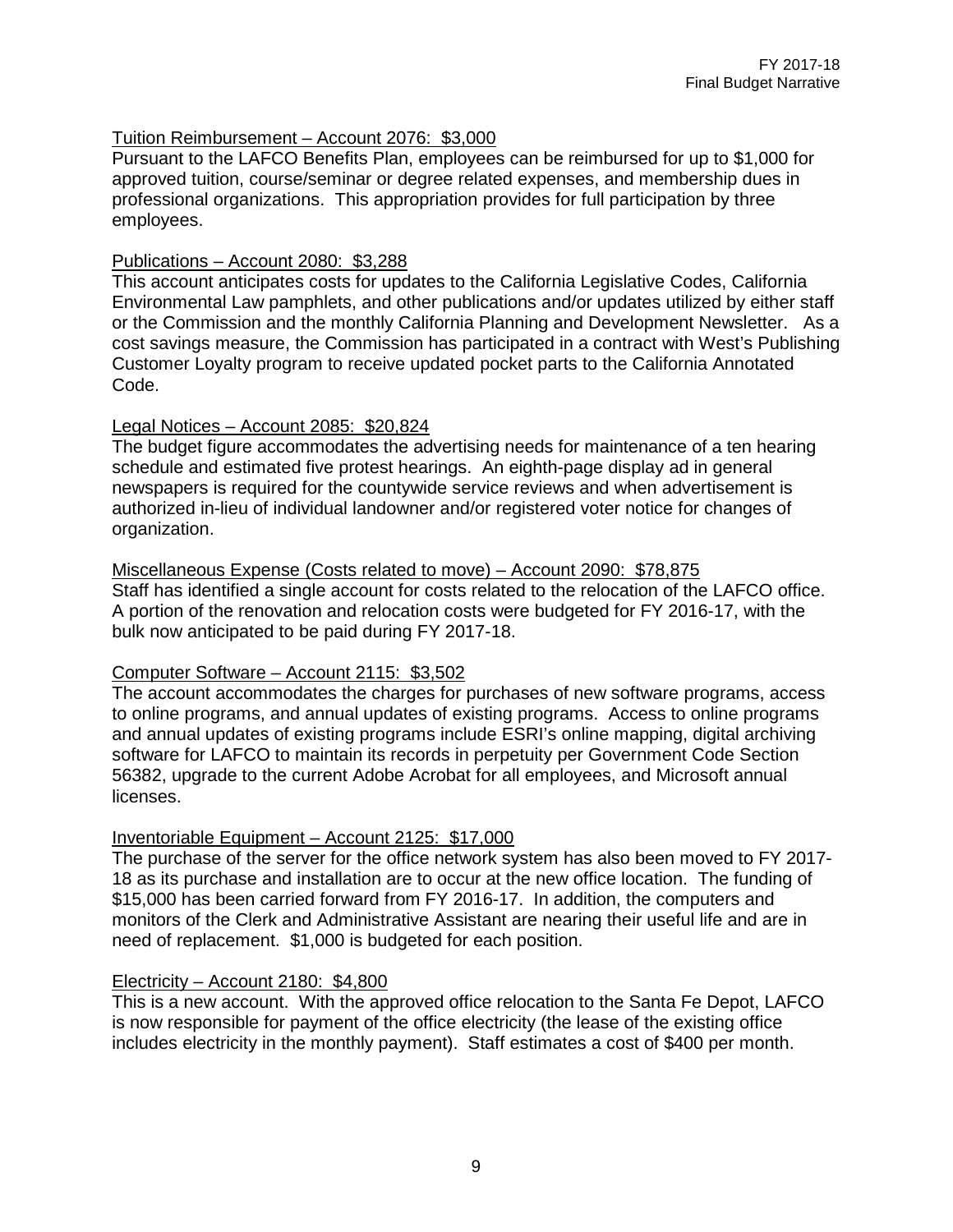#### Other Insurance – Account 2245: \$9,050

This account is for property liability insurance (liability and damage), general liability, public officials and employee errors and omissions, personal liability for board members, employment practices liability, employee benefits liability, employee dishonesty coverage, and auto liability. LAFCO purchases this insurance through the Special District Risk Management Authority (SDRMA), a joint powers authority. SDRMA has provided notification rates will increase 10% for the coming year after many years of no increases.

### **SUPPLIES**

#### General Office Expense – Account 2305: \$7,410

This account is utilized for expenses to run the office such as office supplies and noninventoriable items. General expenses include ink for the color printer, paper, petty cash reimbursement, annual fire inspection fee, the purchase of a new CD copy machine, and office supplies. Additionally, LAFCO utilizes the County's contract with Staples, and these expenses are budgeted in Account 5012 (Staples) with only the administrative surcharge included in this line item.

#### Credit Card Clearing Account - Account 2308: \$0

This is a clearing account for use of the credit card issued to the Executive Officer. All charges on the card will be posted to this account temporarily with charges then transferred to the appropriate accounts. At year's end, this account will have no expenditures.

#### Postage – Direct Charge – Account 2310: \$60,694

The shift to have placement of the staff reports and attachments and notices on CD and the website has reduced overall postage costs. For the routine course of business, the estimated postage cost for the year is \$11,056 for 10 hearings. This cost includes postage and handling for 10 hearings and interoffice mail to include special pick-ups as outlined in the County's Internal Service Rates. Additionally, proposals regarding County Fire that include annexation to a special tax zone will include individual notice for the Commission and protest hearings. These costs would be covered by the applicant's deposit and are calculated at \$49,638.

#### Records Storage – Account 2315: \$696

Government Code Section 56382 mandates LAFCO to maintain its records in perpetuity.

#### Reproduction Services – Account 2323: \$21,274

This account is for reproduction activity outside of the LAFCO office (County Printing Services, Kinkos, etc.). The shift to have the staff reports, attachments and notices on CD and available online have reduced printing costs. However, proposals regarding County Fire that include annexation to a special tax zone will include individual notice, a substantial expenditure. These costs would be covered by the applicant's deposit.

#### Temporary Services – Account 2335: \$7,650

The use of temporary services provides clerical support for processing large proposals.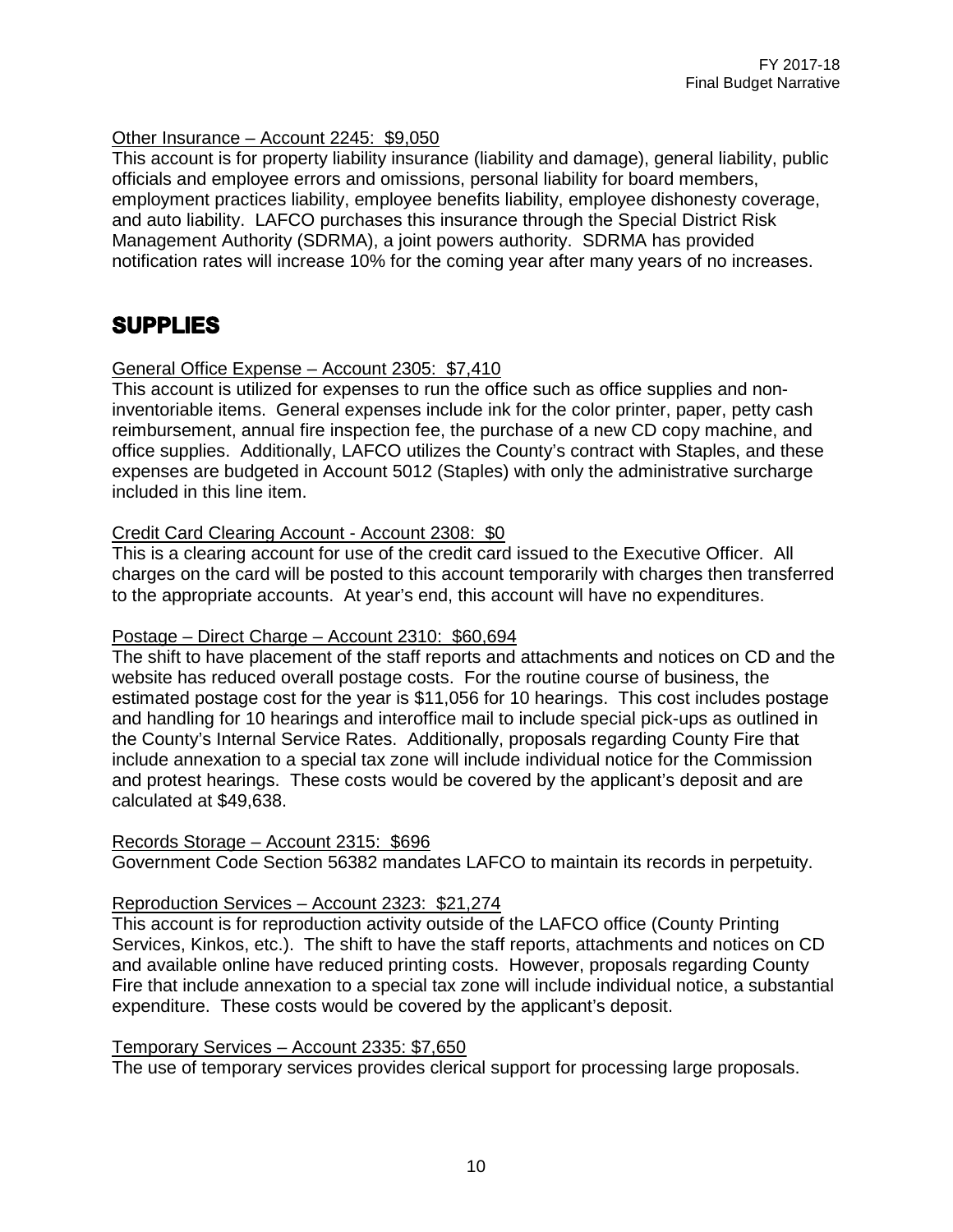# **CONSULTANT AND SPECIAL SERVICES**

#### Professional and Special Service (Legal Counsel) – Account 2400: \$34,300

The existing contract for LAFCO legal counsel allows an annual rate based on the local consumer price index for the previous year for urban consumers not to exceed five percent and rounded up to nearest dollar; \$232 per hour is the charge for Fiscal Year 2017-18. All legal counsel costs, with the exceptions of administrative charges and the CALAFCO Conference, are reimbursable under the Commission's existing fee policy. Payments made for costs recoverable are deposited into Revenue Account 9555. (Litigation and outside legal counsel costs are charged under Account 2449 below.) LAFCO also participates in Best, Best, & Krieger's *Public Policy and Ethics Service* which has an annual charge of \$3,300.

#### Auditing – Account 2405: \$11,783

This will be the second year of a four year contract with Davis Farr LLP for independent auditing services, contracted amount is \$7,800 for this engagement. Additionally, LAFCO Legal Counsel charges for the preparation of the response to the audit which is paid from this account (estimated at \$90). SBCERA is required to determine the unfunded liability for its participants and by legislative action can charge for fulfilling that requirement. The prior year SBCERA cost was \$3,893, which is budgeted the same for the coming year.

#### Data Processing – Account 2410: \$7,827

LAFCO contracts with the County Information Services Department for technology related services. This account is for technology infrastructure (internet, email, security, etc.) and reporting from the County payroll system. The budget utilizes a monthly average of \$652.

#### COWCAP – Account 2415: \$20,000

For FY 2016-17, the costs identified in the County Wide Cost Allocation Plan (COWCAP) total \$8,458 – this would be for services performed in FY 2015-16 but charged in FY 2017- 18. COWCAP costs include technology charges-emerging technologies, use of County Purchasing, and processing of payments and payroll through the County Auditor which are charged to LAFCO pursuant to existing agreements. Even though the identified charge is \$8,458, the budget allocates \$20,000 for this category to insure against any revisions to COWCAP, which have occurred in the past.

#### ISD Other IT Services – Account 2420: \$210

This account is for charges by the County Information Services Department for the Executive Officer's portable communication device (smart phone) connection to County email servers - \$17.47 per month per device.

#### ISD Direct – Account 2421: \$8,927

LAFCO contracts with the County Information Services Department for technology related services. This account is for maintenance of the local area network of computers, printers, and servers. The County charges a flat monthly charge by device rather than by service call activity. The monthly charge is \$82.66 per device for 12 devices.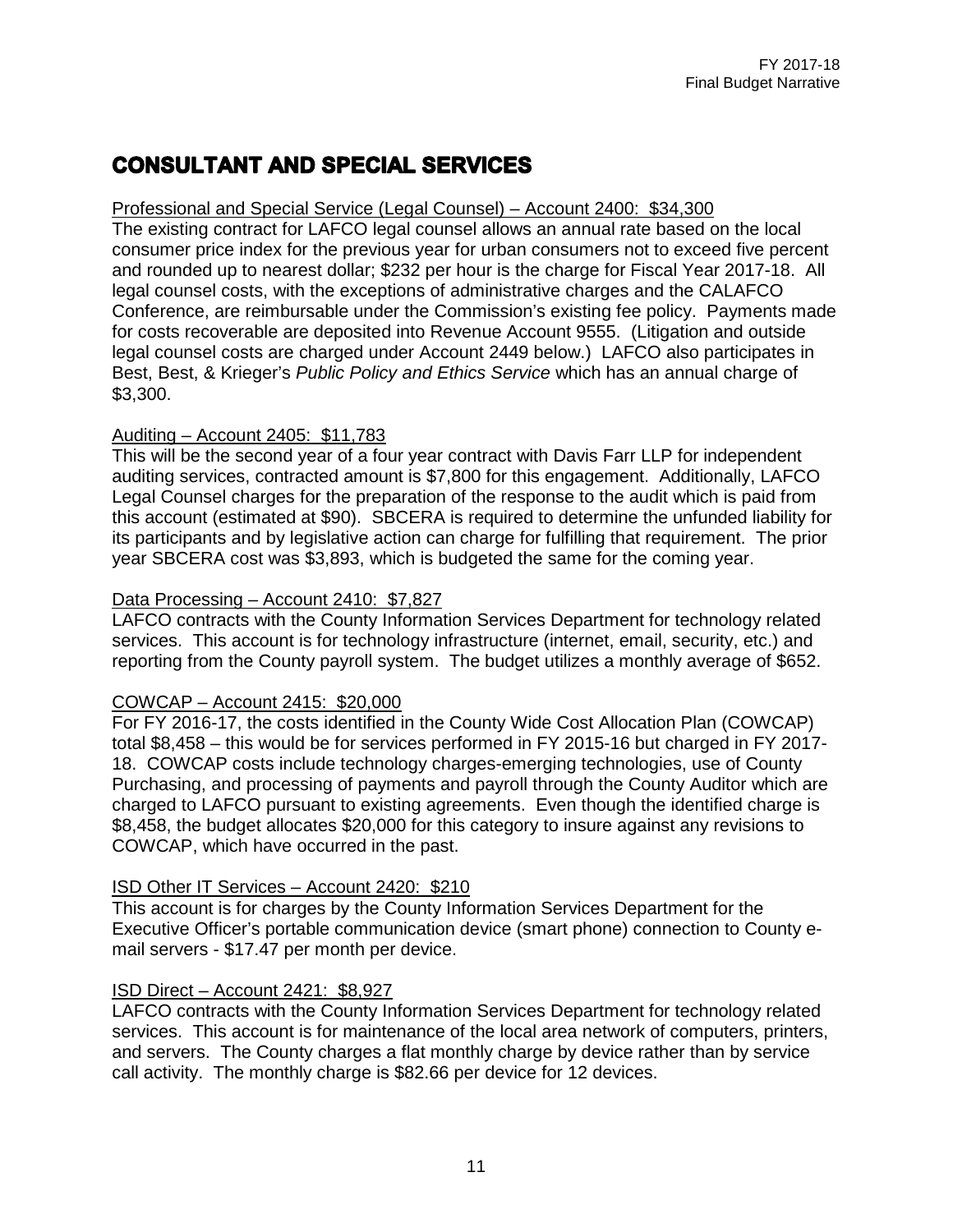#### Environmental Consultant – Account 2424: \$6,550

The Commission contracts with an independent consultant, Tom Dodson and Associates, for the environmental assessment associated with its proposals. Anticipated costs are for environmental analysis of out-of-agency service contracts, proposals, sphere of influence updates and service reviews, and for other environmental determinations. Most environmental consultant costs are billable under the Commission's existing fee schedule. Payments made for cost recovery are deposited into Revenue Account 9660. Additionally, this account includes the Notice filings with the Clerk of the Board, typically \$50 per proposal.

#### Security Services – Account 2444: \$408

Costs for maintaining the security alarm system and monitoring are \$102 paid quarterly.

#### Other Professional Services – Account 2445: \$140,385

This account is for professional services to process proposals and items on the hearing agendas. These costs include:

- The contract with Bob Aldrich for staffing support and the recruitment process for the new Executive Officer, at a rate of \$75 an hour, not to exceed \$90,000.
- Commissioner stipend payments for attendance at Commission hearings and Southern Region LAFCO meetings (\$23,600)
- County Auditor to process the apportionments for the Cities, Independent Special Districts and the County (\$5,569)
- Governance training for the special districts within the County. Staff has developed an education program for the coming year with the California Special Districts Association (CSDA) and the Institute for Local Government (ILG) and is proposing to provide three seminars during the fiscal year. CSDA and ILG have indicated that they would charge \$2,500 to conduct the training. (\$7,500)
- County Surveyor and Registrar of Voters (\$4,405)
- County Auditor to file LAFCO's quarterly taxes (\$3,940)
- Video recording of Commission hearings (\$3,500)
- County Assessor to provide landowner listings for the proposals requiring the extension of a special tax (\$1,871)

#### Outside Legal – Account 2449: \$0

This account is for legal services conducted through special contract for either litigation or when a conflict of interest waiver is not granted. For proposals not initiated by the Commission, the applicant agrees to indemnify the Commission against legal costs.

#### System Development – Account 2450: \$200

LAFCO contracts with the County Information Services Department for technology related services. This account is for specialized support for the LAFCO website to include maintenance of the site, its mapping page, and Fiscal Indicators page.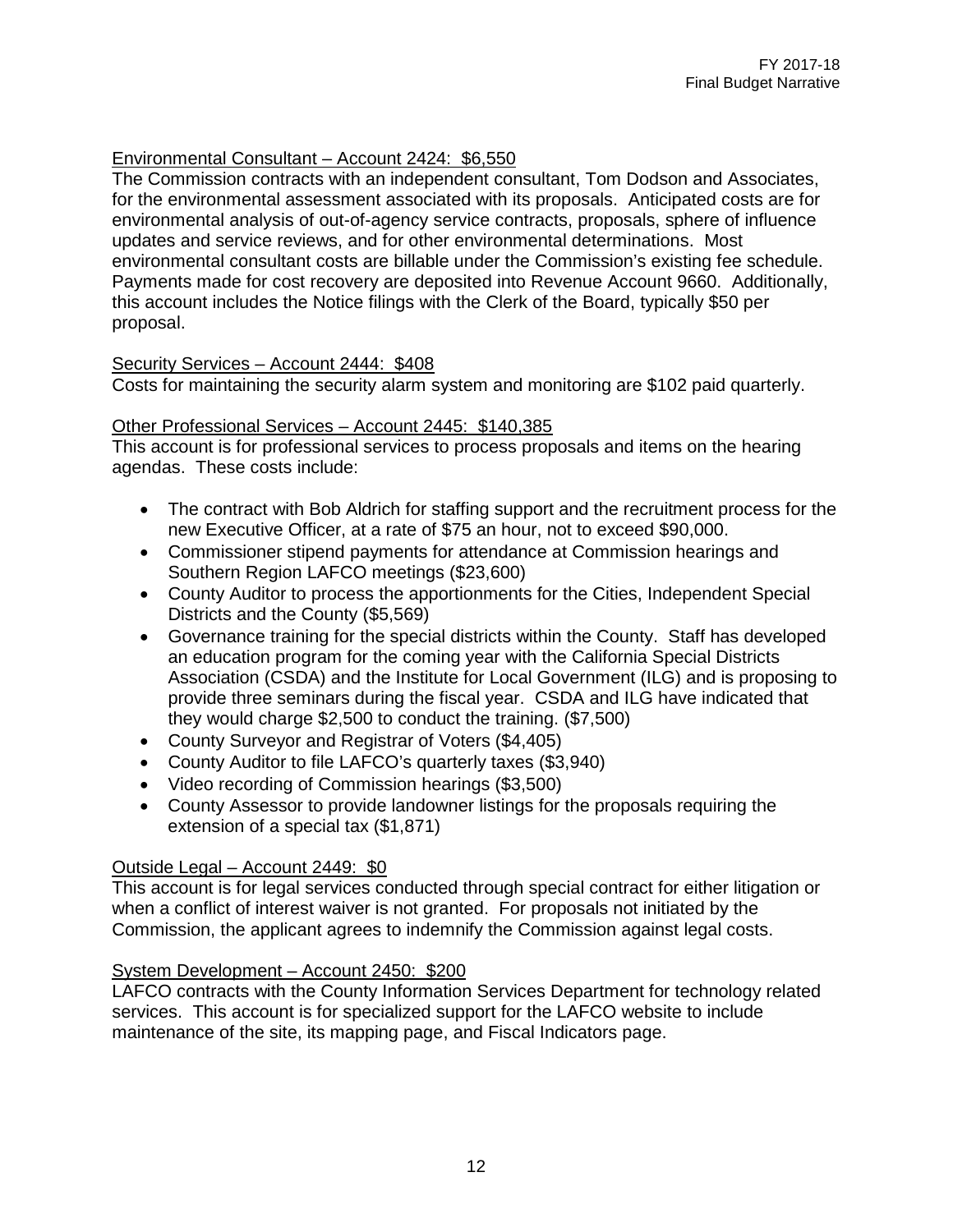#### GIMS Charges – Account 2460: \$16,170

LAFCO contracts with the County Information Services Department for technology related services. This account is for generation and maintenance of digitized maps. Costs for this account include paper maps generated (\$270), Aerial Imagery subscription (\$3,000), Street Network Subscription (\$10,500), and LAFCO's proportional use of the County's ESRI ArcMap license (\$2,400).

### **LEASE/PURCHASES**

Rent/Lease Copier – Account 2895: \$7,200

This account accommodates the contract for the copier lease at an estimated \$600 per month, based upon activity.

#### Office/Hearing Chamber Rental – Account 2905: \$82,788

The monthly lease payment for the staff office at the Santa Fe Depot will be \$6,474, a total expense of \$77,688. Of this monthly cost, \$2,167 is the estimated cost for amortizing the renovations of the staff office for 60 monthly payments. The actual renovation costs, once bids were solicited, were above the original estimate. The portion allocated to LAFCO is an additional approximately \$33,000. An amendment to the lease agreement is currently in the works which will either provide for an increase in the per month payment over the 5 year amortization schedule or the extension to a six year payback. In addition, staff is proposing to contract with Inland Valley Development Authority for use of the Norton Regional Event Center as the permanent location for Commission hearings. It is estimated that this will be \$5,100 per year, \$425 per month.

## **TRAVEL RELATED EXPENSES**

#### Private Mileage – Account 2940: \$4,855

This account is currently dedicated for Commissioners and staff private auto mileage at the IRS rate, excluding the Executive Officer.

#### Conference/Training – Account 2941: \$6,140

This account is for attendance charges related to conferences and training courses for staff as directed by the Executive Officer. The costs include CALAFCO or Southern Region LAFCOs training, clerk and analyst training, attendance at the CALAFCO annual conference by Commissioners and staff (currently estimated at seven Commissioners and two staff), and staff participation at the CALAFCO Staff workshop (estimated at three staff). The annual conference will be held in San Diego and the staff workshop in Marin County.

#### Hotel – Account 2942: \$10,550

This account is for hotel charges for Commissioners and staff at the CALAFCO annual conference, Southern Region LAFCOs meeting attendance, staff participation at the staff workshop, CALAFCO Legislative Committee participation, Commissioner Curatalo's participation as the President of the CALAFCO Board of Directors and any other overnight stays on LAFCO business.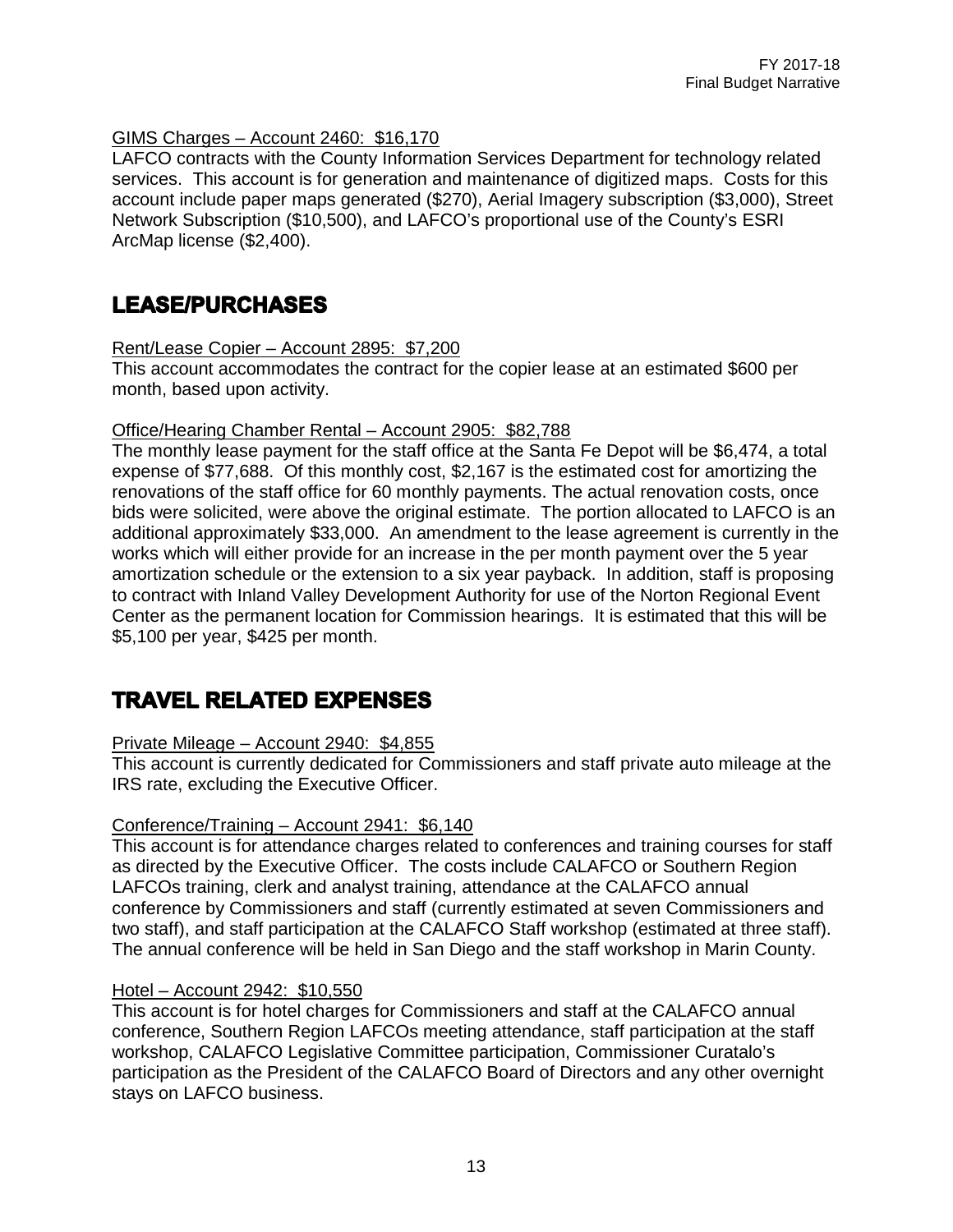#### Meals – Account 2943: \$2,235

This account is for Commissioner and staff meal charges related to the CALAFCO annual conference, CALAFCO Board hearings, Southern Region LAFCOs meeting attendance, staff workshop, CALAFCO Legislative Committee participation, and other travels.

#### Car Travel – Account 2944: \$200

This account is for car rental expenses for either Commissioners or staff.

#### Air Travel – Account 2945: \$2,000

This account is for air travel for Commissioners and staff. The costs identified are for the Executive Officer's travel due to membership on the CALAFCO Legislative Committee and Commissioners participating on CALAFCO Board of Directors.

#### Other Travel – Account 2946: \$400

This account is for miscellaneous travel charges such as parking and taxi charges. The estimated cost for taxi services for the CALAFCO annual conference, staff workshop, and other travels.

# **OTHER CHARGES**

#### Staples – Account 5012: \$1,200

LAFCO utilizes the County's contract with Staples for general office supplies and these expenses are budgeted in Account 5012 (Staples).

## **CONTINGENCIES AND RESERVES**

#### Contingency (General) – Account 6000: \$139,116

The amount for this account has been set at least 10% of total expenditures. The majority of funds currently in this account will carry over into FY 2017-18, which are adequate to cover the minimum requirement. Although the funds in this account are not anticipated for use, funds could be used for unexpected activity. Any transaction affecting the contingency funds requires Commission action to transfer the funds to the appropriate line item for expenditure.

#### Reserves – Net Pension Liability -- Account 6010: \$148,450

In October 2014, the Commission created the Net Pension Liability Reserve to set aside funds to address its unfunded pension liabilities. It was the Commission's direction that Reserves plus Contingency would cover pension liability should the legislature decide to dissolve LAFCOs throughout the State. The Net Pension Liability is calculated each year by SBCERA, and the most recent estimate (as of June 30, 2016) of the LAFCO share of the retirement pool's unfunded liability is \$681,447.

The amortization of this liability is annually evaluated by LAFCO as part of the budget. This budget includes the contribution of \$31,353 for the third year of the 20-year amortization.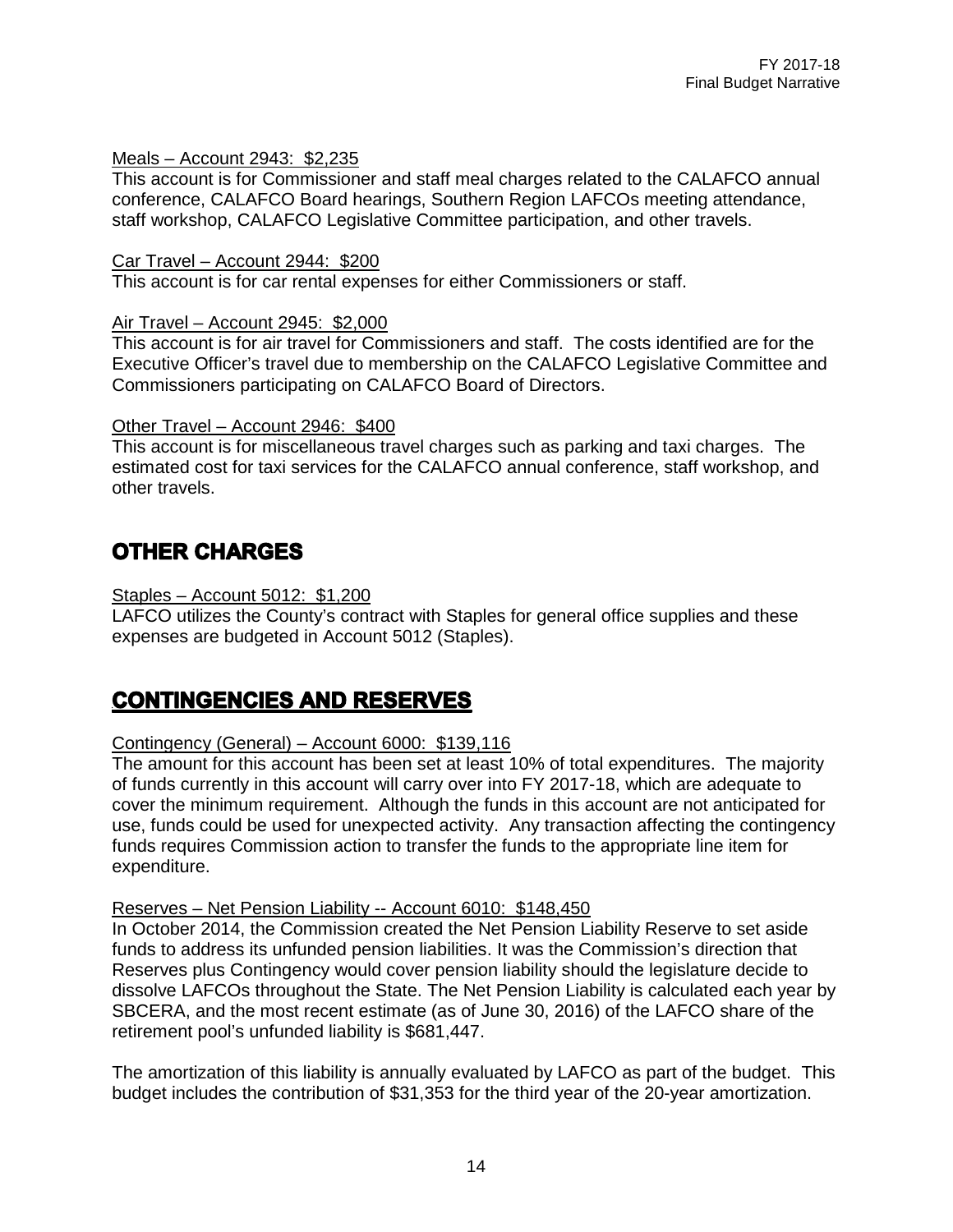Reserves – General – Litigation – Account 6025: \$225,229

LAFCO policy designates a reserve for general purposes to include litigation. Commission policy is \$200,000 minimum for this reserve.

Reserves – Compensated Absences – Account 6030: \$89,708

The Commission has an established policy of setting aside reserves for the compensated absences payable as of the first pay period in April. The amount identified above represents five full-time staff positions, excluding the contracted Executive Officer.

# REVENUES

# FY 2016-17

To provide for the revenue projection at year-end for Fiscal Year 2016-17, the Accounts for Interest has exceeded budget projection by approximately \$1,500 and 100% of the Apportionment has been received.

The chart below shows the budgeted and the estimated year-end balances for the accounts that comprise the Fee categories, accounts that are sensitive to activity levels. The budgeted amount includes the withdrawn proposal of the Consolidation of the Inland Empire Utilities Agency and Chino Basin Water Conservation District (refund of \$6,756). By year's end, staff estimates fee revenue receipts 8% below the amended budget amounts. The chart below outlines the Revenue Categories:

| <b>Fee/Deposit Category</b>   | <b>Budget</b> |           |    | <b>Estimated</b><br><b>Year-End</b> |  |  |  |
|-------------------------------|---------------|-----------|----|-------------------------------------|--|--|--|
| <b>Individual Notice</b>      | \$            | 37,366    | \$ | 20,200                              |  |  |  |
| <b>Legal Services</b>         | \$            | 15,150    | \$ | 9,674                               |  |  |  |
| <b>Protest Hearing</b>        | \$            | 34,166    | \$ | 32,500                              |  |  |  |
| <b>GIMS Fees</b>              | \$            | 7,995     | \$ | 4,445                               |  |  |  |
| <b>Environmental Deposits</b> | \$            | 9,600     | \$ | 6,470                               |  |  |  |
| <b>LAFCO Fees</b>             |               | 103,800   | \$ | 118,282                             |  |  |  |
| <b>Total Fee Revenue</b>      |               | \$208,077 | S  | 191,571                             |  |  |  |

# FY 2017-18

As noted in other portions of this narrative, FY 2017-18 is anticipated to continue a normal submission count for proposal activity. This is based upon the increasing activity from the past two years as well as information conveyed that most sectors of the local economy have decent predictions for the upcoming year. Staff has identified 11 proposals that are anticipated to be received in FY 2017-18 or earlier.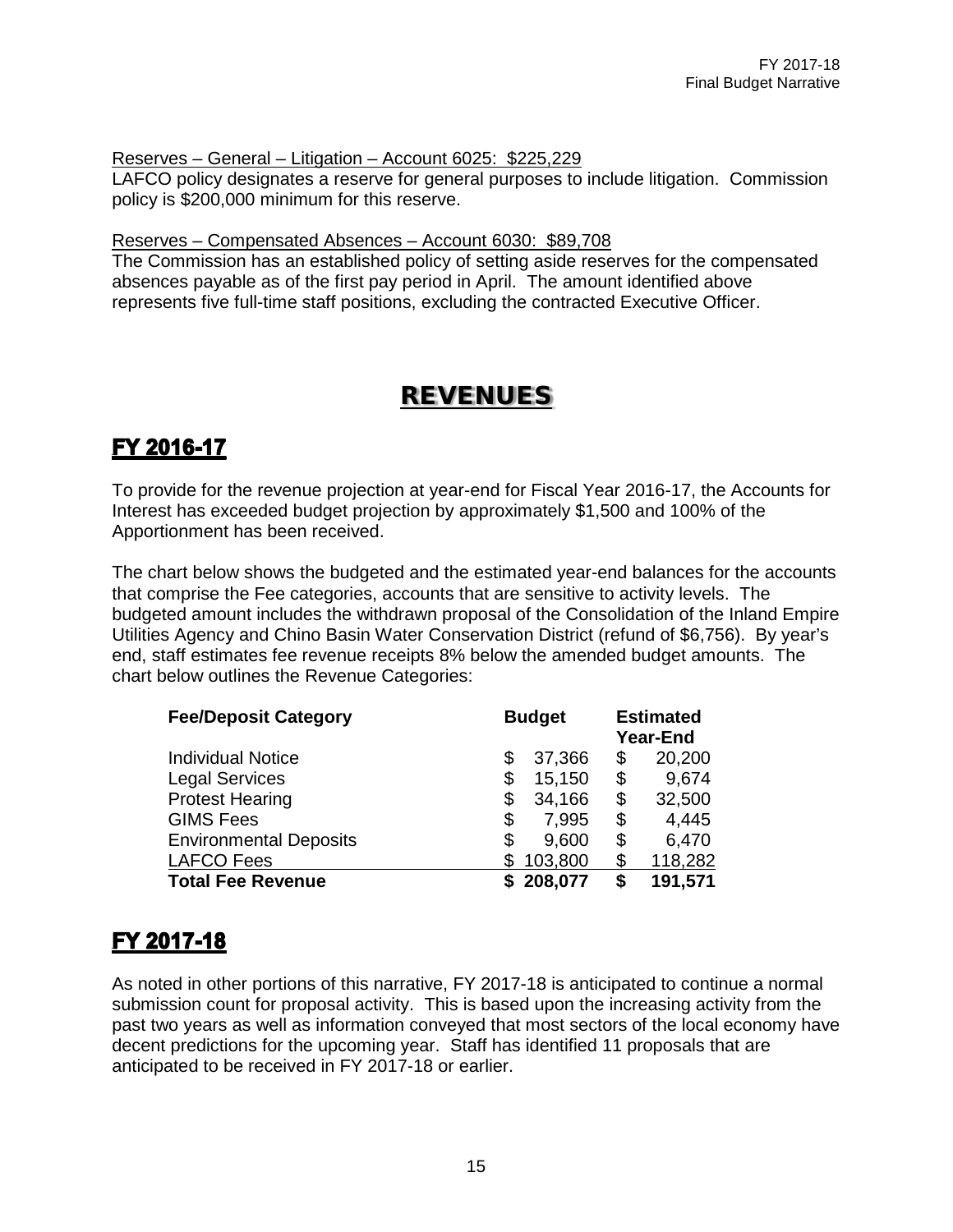Revenues consisting of interest, mandatory apportionment contributions (9% increase from prior year), and fee revenue are estimated to be \$1,254,415. Refunds from Prior Years, Miscellaneous Charges, and Carryover increase revenues to a total of \$1,347,711. Including Reserves from Prior Year adds \$645,953, for a grand total of \$1,993,664.

### **REVENUE FORECAST FOR FISCAL YEAR 2018-19 AND FISCAL YEAR** 2019-20

The forecast included for years two and three of the budget assumes a maintenance of proposal activity and an increase in apportionment of net costs by 3.0% and 2.0%, respectively. The following chart conservatively maintains proposal activity at nine proposals each year for the following two years.

### **LINE ITEM REVENUES FOR FISCAL YEAR 2017-18**

Interest – Account 8500: \$8,000

LAFCO participates in the County's interest pool and is apportioned interest receipts quarterly. Interest rates have recently increased.

#### Mandatory Contribution from Governments (Local Government) – Account 8842: \$1,009,583

Government Code Section 56381 requires that the net costs for LAFCO be apportioned equally to the County, the Cities, and the Independent Special Districts within the County. The proposed apportionment to the County, Cities, and Independent Special Districts is \$336,528 each. The County Auditor will be required to apportion this amount on July 1, 2017 pursuant to the requirements of law and Commission policies.

The apportionment over the last ten years is shown below extending from the actual amounts from 2010-11 through 2016-17, requested for 2017-18, and projected for 2018-19 and 2019-20:

| $10 - 11$   | 11-12     | 12-13     | $13 - 14$ | 14-15     | $15 - 16$ | 16-17     | $17 - 18$   | 18-19       | 19-20           |
|-------------|-----------|-----------|-----------|-----------|-----------|-----------|-------------|-------------|-----------------|
| \$1,033,911 | \$933.639 | \$903.000 | \$864.822 | \$864.822 | \$882.    | \$926.223 | \$1.009.583 | \$1.039.871 | \$1,060,668     |
|             | .7%       | 3.3%      | 4.2%      | No        | $2.0\%$   | 5.0%      | 9.0%        | 3.0%        | 2.0%            |
|             | decrease  | decrease  | decrease  | change    | increase  | increase  | increase    | increase    | <b>Increase</b> |

Pursuant to Government Code Section 56381(a), the proposed and final budget at a minimum shall be equal to the budget adopted for the previous fiscal year unless the Commission makes certain determinations. As outlined in the Proposed Budget staff report, the continuation of the Contract Executive Officer helps with continuing maintenance of the lower required apportionment payments. The apportionment amount identified will be sufficient to cover the costs for the upcoming fiscal year including the maintenance of the Commission required reserves.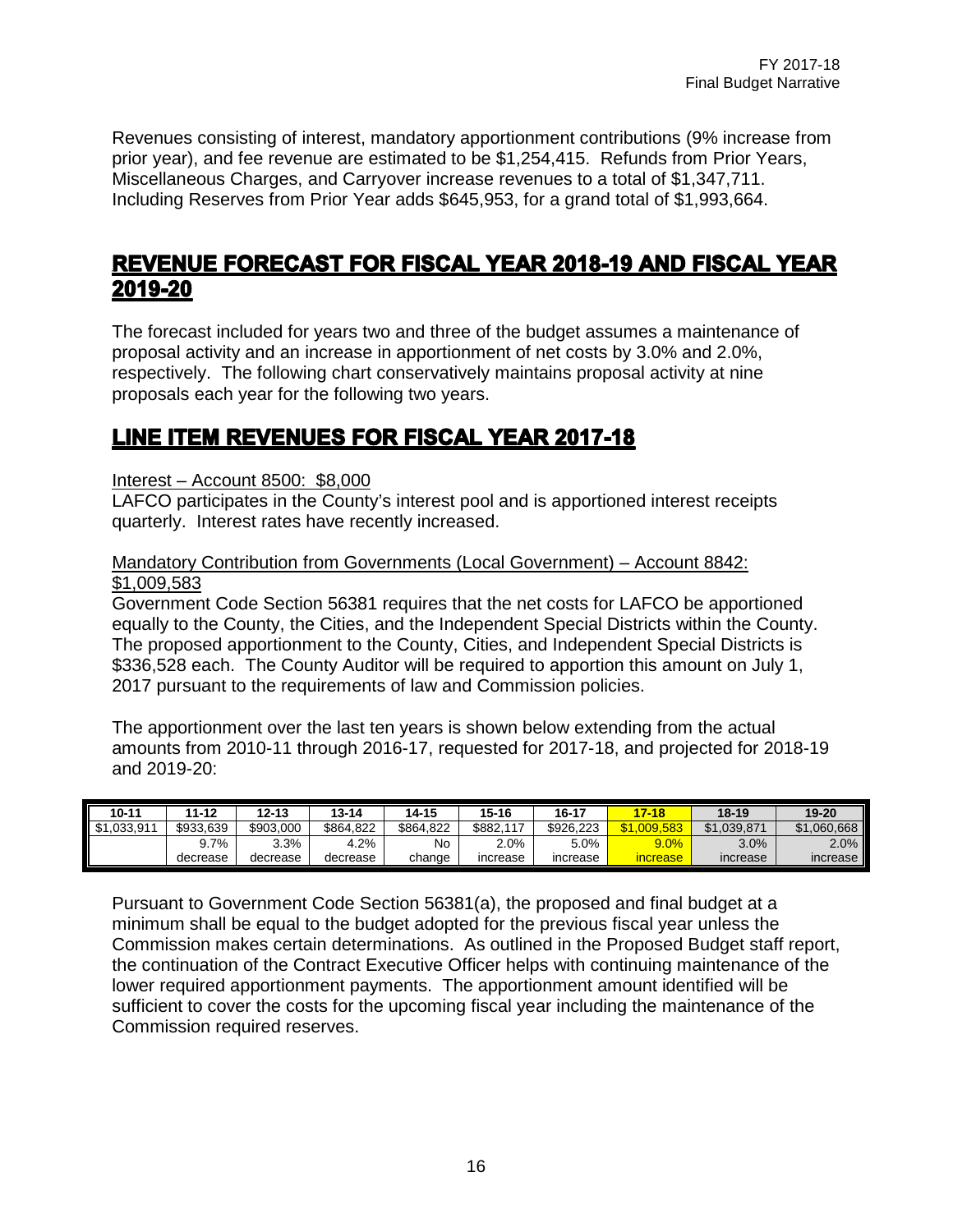# **CURRENT SERVICES/FEES**

Fees, charges, and deposits ordinarily involve the appropriate LAFCO filing fee and deposits for the recovery of the Commission's direct costs, for such items as LAFCO Legal Counsel, environmental review, Registrar of Voters costs, individual notification costs, etc.

For this budget cycle, staff is not proposing increases to the fees, charges, or deposit categories. Cost recovery for proposals and service contracts is not addressed in the budget due to its speculative nature. The figures for the categories below are based upon the activity identified above.

#### Individual Notice – Account 9545: \$42,320

This account is for landowner and registered voter notification requirements. This \$700 deposit is applied to proposals and development-related service contract less refunds. Should a proposal require individual notice due to the extension of a special tax, then the proponent will be required to submit a deposit for the direct costs to produce and mail the individual notices. An additional \$38,820 has been calculated for the additional individual notices for the Commission hearings.

#### Legal Services – Account 9555: \$9,600

This account is for deposits for legal services which are calculated at \$1,200 for proposals and \$650 for service contracts requiring a hearing.

#### Protest Hearing – Account 9595: \$43,620

The account is for deposits related to the processing of protest hearings which are calculated at \$1,500 each. Should a proposal require individual notice due to the extension of a special tax, then the proponent will be required to submit a deposit for the direct costs to produce and mail the individual notices. An additional \$36,120 has been calculated for the additional individual notices for the protest hearings.

#### GIMS Fees – Account 9655: \$7,520

This account is for receipt of revenue to recover the costs associated with the County's digital maps for sphere or boundary changes, maintenance and updates. The charge is based upon the acreage of each consideration area.

#### Environmental Deposits – Account 9660: \$6,000

Deposits for environmental review processing are calculated at \$750 for proposals and \$450 for service contracts requiring a hearing.

#### Other (LAFCO Fees) – Account 9800: \$127,773

Revenues in this account are based on anticipated activity and conservatively calculated at the median annexation filing fee for the activity identified above.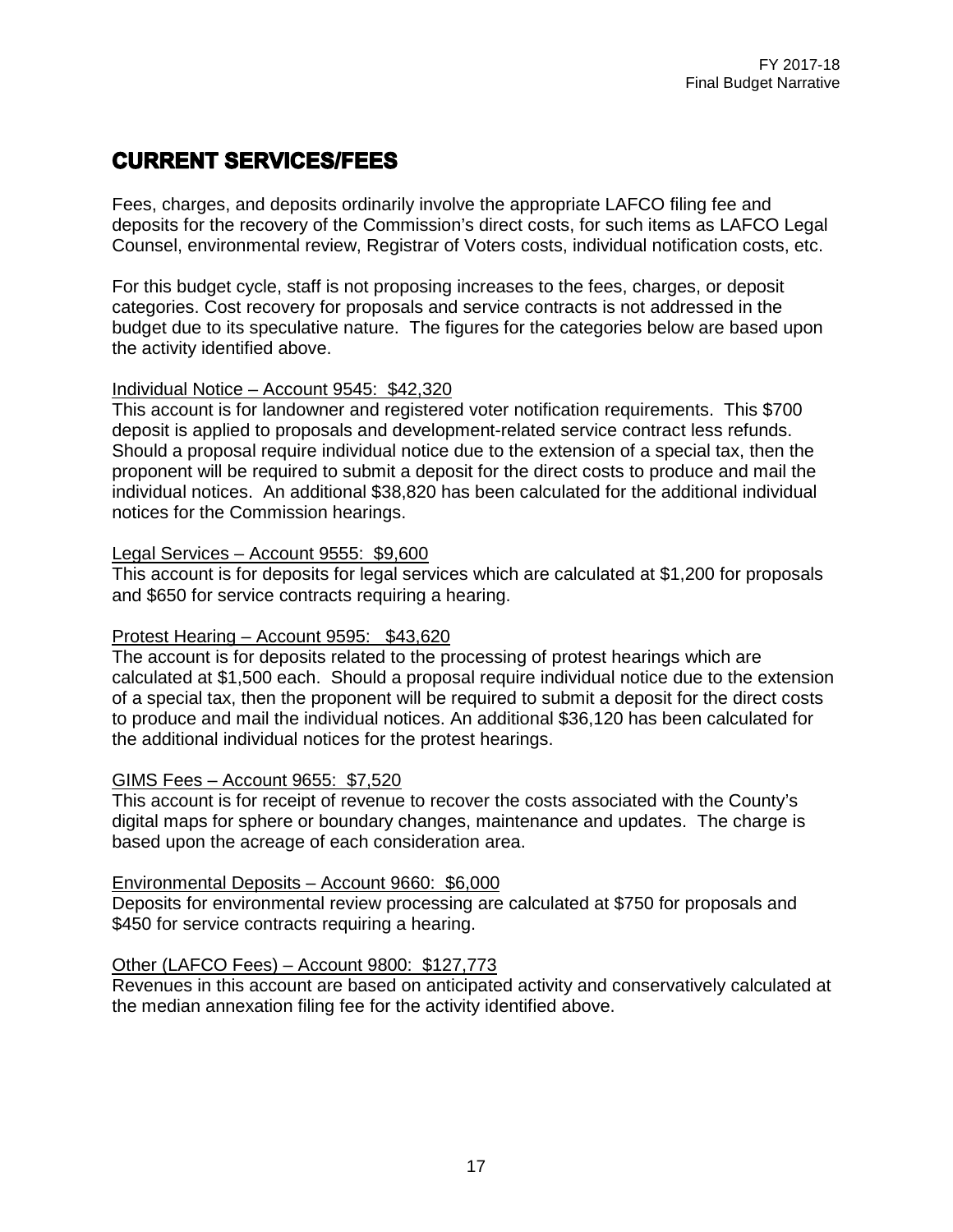# **OTHER REVENUES**

#### Refunds from Prior Year – Account 9910: (\$1,250)

This account refunds deposits submitted by applicants less costs incurred for activity which carry over from one year to another.

#### Miscellaneous Revenues – Account 9930: \$2,000

This account is for revenues received for duplication of CDs, DVDs, paper copies, and other miscellaneous receipts.

Carryover from Prior Year of Open Proposal Revenue – Account 9970: \$23,671 A total of \$23,671 is estimated to carryover as funds tied to open proposals not yet complete.

Carryover from Prior Year Assigned – Account 9970 -- \$68,875

The costs for the renovations associated with the staff office move are now anticipated to be paid during FY 2017-18. The residual funds, \$68,875, are being assigned and carried forward for use to pay these expenditures.

# **RESERVES FROM PRIOR YEAR, as of July 1, 2017 (estimated)**

At the time of the preparation of this narrative report, all of the Commission's reserves are anticipated to carryover from FY 2016-17 to FY 2017-18. The amounts are identified as follows:

| • Compensated Absences Reserve<br>• TOTAL | 88,438<br>\$645,953 |
|-------------------------------------------|---------------------|
|                                           |                     |
| • General Reserve – Litigation            | 284,917             |
| • Net Pension Liability Reserve           | 117,097             |
| • Contingencies                           | \$155,501           |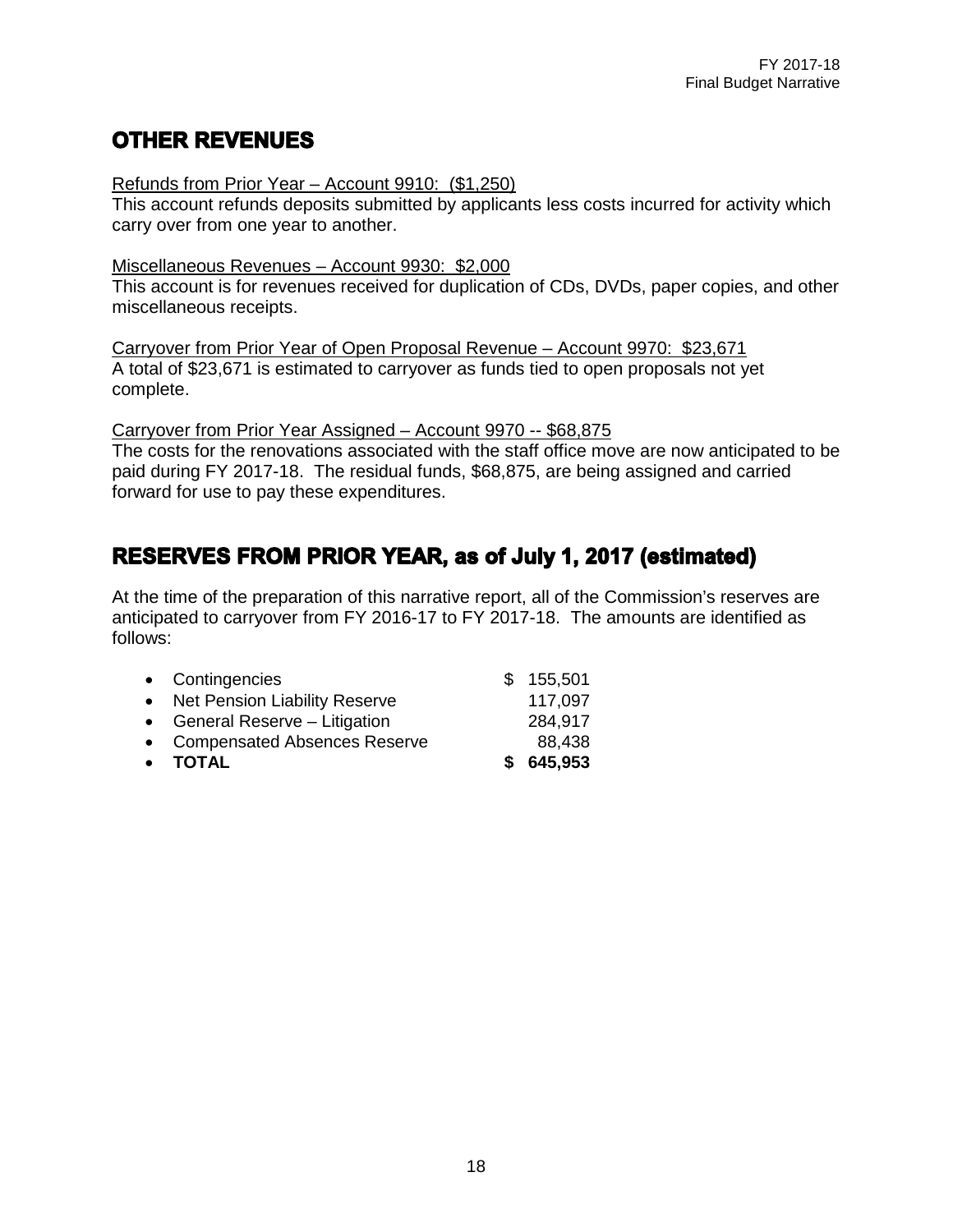### **LAFCO Cost Allocation County of San Bernardino Allocation PY 2017-2018**

|                                               | FI 4011-4010  |              | Percentage of     |
|-----------------------------------------------|---------------|--------------|-------------------|
|                                               |               | Amount       | <b>Total Cost</b> |
| <b>County of San Bernardino</b>               |               |              |                   |
| <b>Total LAFCO Cost</b>                       | $\frac{1}{2}$ | 1,009,583.00 | 100.00%           |
| County of San Bernardino Allocation (1/3)*    | \$            | 336,527.67   | 33.33%            |
| <b>Total San Bernardino County Allocation</b> |               | 336,527.67   | 33.33%            |

#### **Note:**

\* Per LAFCO Funding Election, County of San Bernardino pays third of total LAFCO cost.

\* Total LAFCO Apportionment for FY 2017-18 is \$1,009,583 (by letter dated March 2, 2017)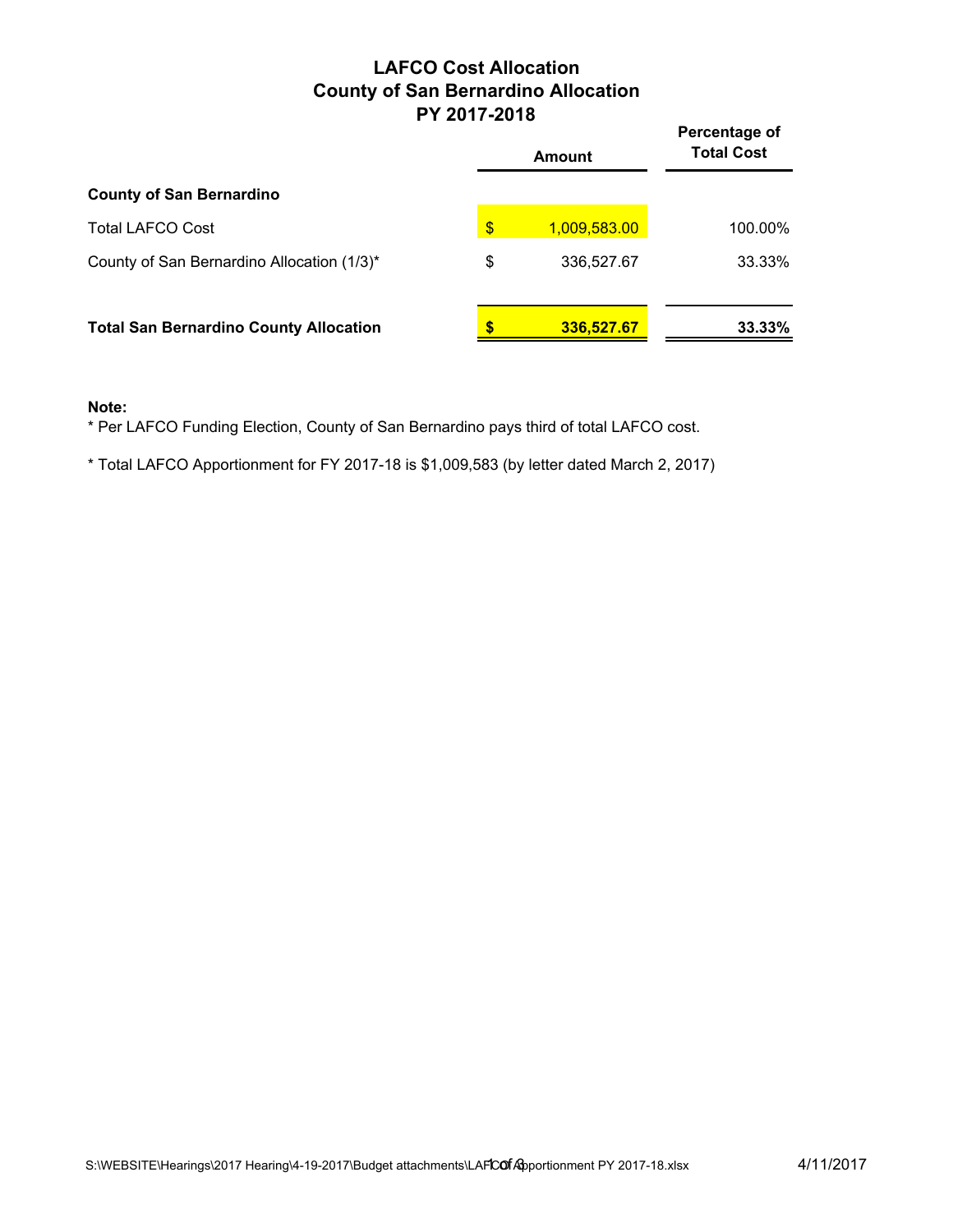|                         | <b>Total Revenues</b>  |         | <b>LAFCO</b>      | <b>Allocation</b> |
|-------------------------|------------------------|---------|-------------------|-------------------|
| <b>City</b>             | FY 14-15               |         | <b>Allocation</b> | Percentage        |
|                         |                        |         |                   |                   |
| Adelanto                | \$<br>14,051,611.00    |         | \$<br>2,044.86    | 0.61%             |
| Apple Valley            | \$<br>62,096,416.00    |         | \$<br>9,036.59    | 2.69%             |
| <b>Barstow</b>          | \$<br>43,032,929.00    | $\star$ | \$<br>6,262.37    | 1.86%             |
| <b>Big Bear Lake</b>    | \$<br>43,097,054.00    | *       | \$<br>6,271.70    | 1.86%             |
| Chino                   | \$<br>139,821,339.00   |         | \$<br>20,347.52   | 6.05%             |
| Chino Hills             | \$<br>111,173,999.00   |         | \$<br>16,178.61   | 4.81%             |
| Colton                  | \$<br>130,079,438.00   |         | \$<br>18,929.83   | 5.63%             |
| Fontana                 | \$<br>183,936,823.00   | $\ast$  | \$<br>26,767.43   | 7.95%             |
| <b>Grand Terrace</b>    | \$<br>7,272,727.00     |         | \$<br>1,058.36    | 0.31%             |
| Hesperia                | \$<br>68,384,572.00    | *       | \$<br>9,951.67    | 2.96%             |
| Highland                | \$<br>25,207,434.00    |         | \$<br>3,668.32    | 1.09%             |
| Loma Linda              | \$<br>29,130,220.00    |         | \$<br>4,239.18    | 1.26%             |
| Montclair               | \$<br>84,494,654.00    |         | \$<br>12,296.10   | 3.65%             |
| <b>Needles</b>          | \$<br>5,740,288.00     |         | \$<br>835.36      | 0.25%             |
| Ontario                 | \$<br>366,957,539.00   |         | \$<br>53,401.54   | 15.87%            |
| Rancho Cucamonga        | \$<br>181,334,187.00   |         | \$<br>26,388.68   | 7.84%             |
| Redlands                | \$<br>122,990,157.00   |         | \$<br>17,898.16   | 5.32%             |
| Rialto                  | \$<br>138,983,786.00   |         | \$<br>20,225.63   | 6.01%             |
| San Bernardino          | \$<br>254,670,827.00   |         | \$<br>37,061.01   | 11.01%            |
| <b>Twentynine Palms</b> | \$<br>10,992,715.00    |         | \$<br>1,599.72    | 0.48%             |
| Upland                  | \$<br>100,298,426.00   |         | \$<br>14,595.94   | 4.34%             |
| Victorville             | \$<br>144,810,692.00   |         | \$<br>21,073.60   | 6.26%             |
| Yucaipa                 | \$<br>28,544,588.00    |         | \$<br>4,153.96    | 1.23%             |
| <b>Yucca Valley</b>     | \$<br>15,402,952.00    |         | \$<br>2,241.52    | 0.67%             |
|                         | \$<br>2,312,505,373.00 |         | \$<br>336,527.66  | 100.00%           |

Allocation is based on Cities revenues extracted from Fiscal Year 2014-15 tables published on the State Controller's website (www.sco.ca.gov). Fiscal Year 2015-16 was not available as of March 24, 2017.

\* Cities with subsidiary districts. Subsidiary districts are excluded from the special district distribution

and revenue added to the City (confirmed for FY 2017-18 by email dated March 7, 2017)

Barstow Fire Protection District (City of Barstow)

Big Bear Lake Fire Protection District (City of Big Bear Lake)

Fontana Fire Protection District (City of Fontana)

Hesperia County Water District (City of Hesperia)

Hesperia Fire Protection District (City of Hesperia)

Rancho Cucamonga Fire Protection District (City of Rancho Cucamonga)

Victorville Water District (City of Victorville)